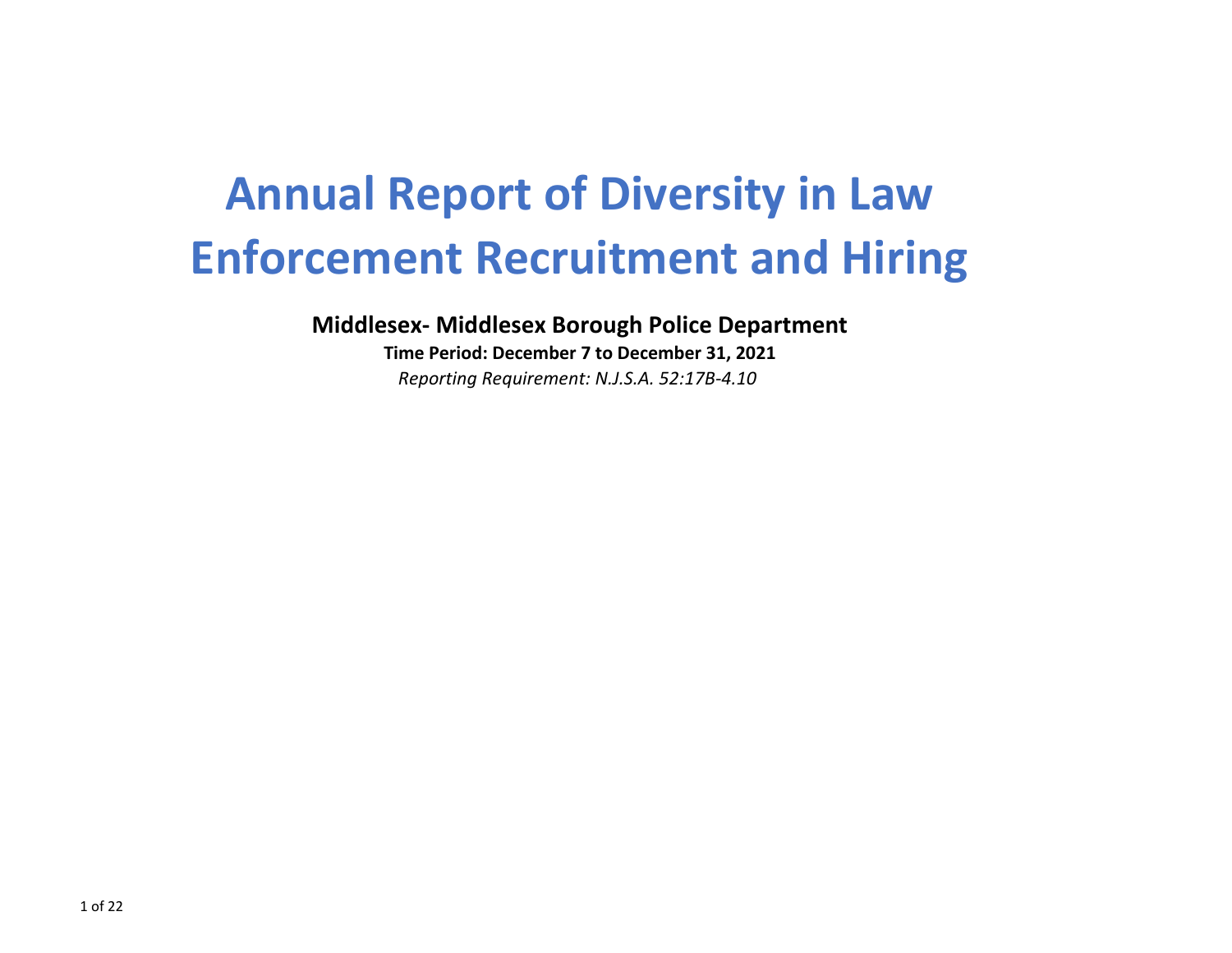Year:

Agency Name: **Middlesex- Middlesex Borough Police Department December 7 to December 31, 2021**

## *Applicant and Hiring Process Summary*

Middlesex- Middlesex Borough Police Department is a Municipal law enforcement agency. During the time period covering December 7 to December 31, 2021 the agency did not receive applications for law enforcement officers. The ageny's hiring process is not governed by Civil Service Regulations.

For Middlesex- Middlesex Borough Police Department in the above time period, the applicant and hiring process included the following methods of identifying applicants:

During the hiring process, Middlesex Borough Police Department included the following elements to identify the most qualified applicants:

During the hiring process, Middlesex Borough Police Department considers an applicant to be appointed .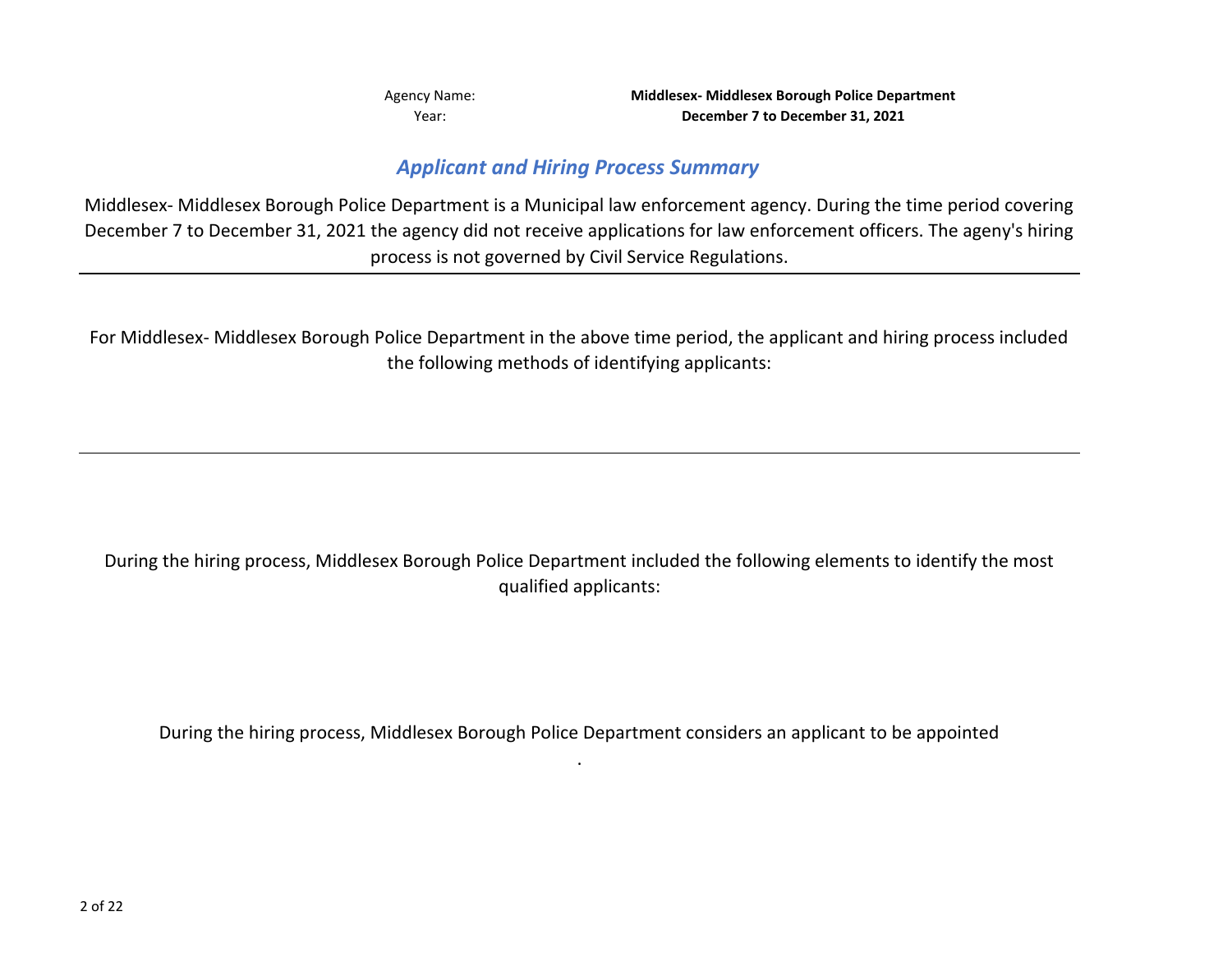Agency Name:

**Middlesex- Middlesex Borough Police Department**

Year:

**December 7 to December 31, 2021**

## **Annual Summary of Law Enforcement Diversity: Applicant Summary**

|                                   | # % of Total Applicants | # % of Total Applicants     |              |  |  |  |  |  |
|-----------------------------------|-------------------------|-----------------------------|--------------|--|--|--|--|--|
| <b>Total Applicants</b>           | 0                       | Direct Hire Applicants      | $\mathbf{0}$ |  |  |  |  |  |
| <b>Total Applicants Appointed</b> |                         | <b>Transfer Applicants</b>  | 0            |  |  |  |  |  |
| <b>Total Applicants Not</b>       |                         |                             |              |  |  |  |  |  |
| Appointed                         |                         | <b>Waiver Applicants</b>    | $\mathbf{0}$ |  |  |  |  |  |
|                                   |                         | CSC Exam Exempt Direct Hire |              |  |  |  |  |  |
|                                   |                         | Applicants                  | 0<br>-       |  |  |  |  |  |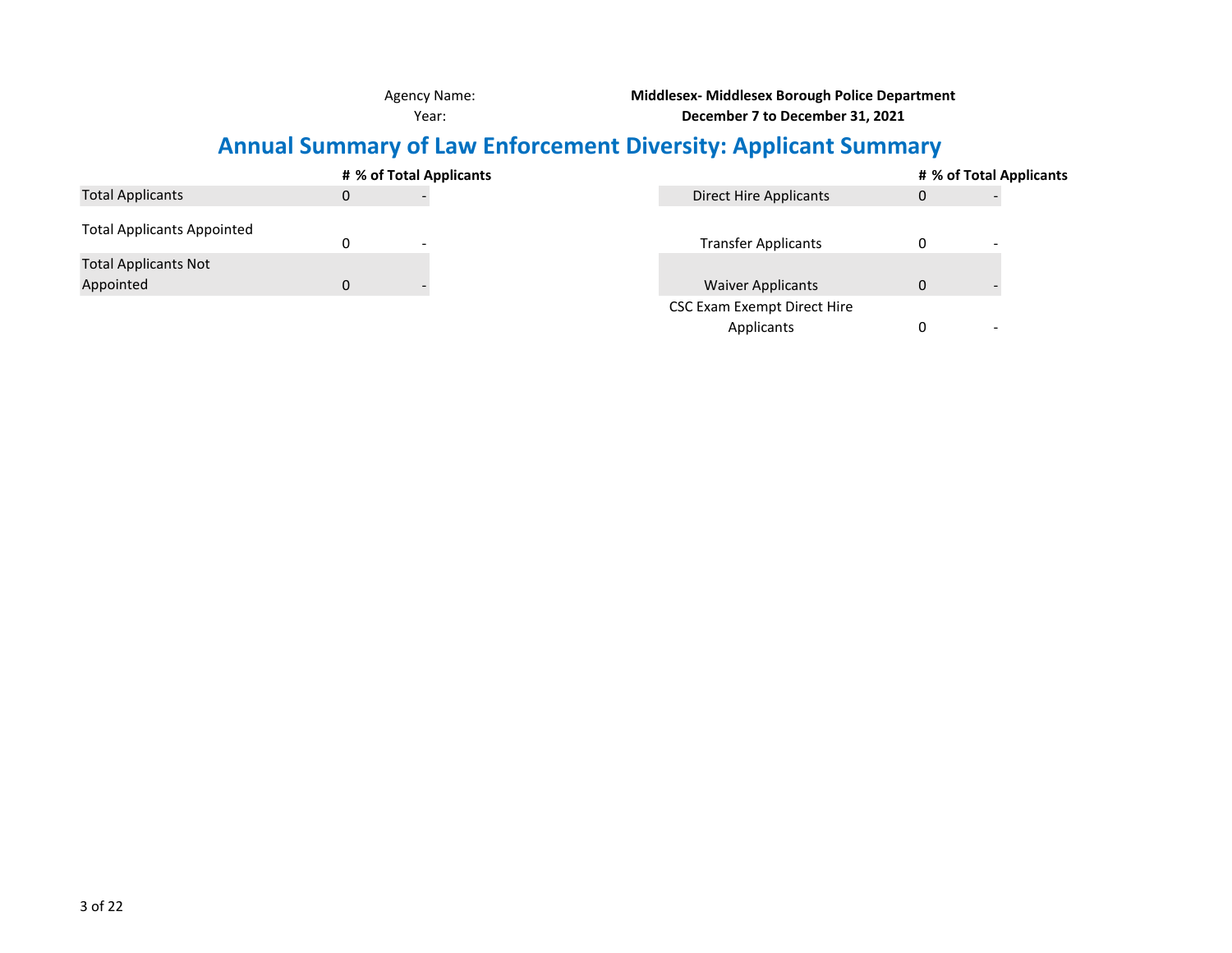Agency Name: **Middlesex- Middlesex Borough Police Department**

Year: **December 7 to December 31, 2021**

## **Annual Summary of Law Enforcement Diversity: Applicant Demographic Summary**

|                           |                                               |                                    | <b>Direct Hire</b> |                            |                          |
|---------------------------|-----------------------------------------------|------------------------------------|--------------------|----------------------------|--------------------------|
|                           |                                               | <b>Total Applicants % of Total</b> | <b>Applicants</b>  | <b>Transfer Applicants</b> | <b>Waiver Applicants</b> |
|                           | <b>Total Male</b>                             | 0                                  | $\mathbf 0$        | $\Omega$                   | 0                        |
| Gender                    | <b>Total Female</b>                           | $\mathbf{0}$                       | $\mathbf 0$        | $\mathbf 0$                | $\mathbf{0}$             |
|                           | <b>Total X or Non-Binary</b>                  | 0                                  | 0                  | 0                          | 0                        |
| <b>Sexual Orientation</b> | LGBTQ+                                        | 0                                  | $\mathbf 0$        | 0                          | $\mathbf{0}$             |
|                           | Not LGBTQ+                                    | 0                                  | $\boldsymbol{0}$   | $\pmb{0}$                  | 0                        |
|                           |                                               |                                    |                    |                            |                          |
|                           | Total American Indian or Alaska Native alone  | 0                                  | $\mathbf 0$        | $\pmb{0}$                  | $\mathbf 0$              |
|                           | <b>Total Asian alone</b>                      | 0                                  | 0                  | 0                          | $\mathbf{0}$             |
|                           | Total Black or African American alone         | $\mathbf{0}$                       | 0                  | 0                          | $\mathbf 0$              |
| Racel Emmicial            | Total Native Hawaiian/ other Pacific Islander |                                    |                    |                            |                          |
|                           | alone                                         | 0                                  | 0                  | 0                          | 0                        |
|                           | Total White alone                             | $\mathbf{0}$                       | $\mathbf{0}$       | $\mathbf{0}$               | 0                        |
|                           | Total Two or more races alone                 | $\Omega$                           | $\mathbf 0$        | 0                          | $\mathbf{0}$             |
|                           | <b>Total Other alone</b>                      | $\Omega$                           | $\mathbf 0$        | $\mathbf 0$                | $\mathbf{0}$             |
|                           | <b>Total Hispanic or Latino</b>               | 0                                  | 0                  | 0                          | 0                        |
|                           | <b>Total 18-29</b>                            | 0                                  | $\mathbf 0$        | 0                          | $\mathbf 0$              |
|                           | <b>Total 30-39</b>                            | $\mathbf{0}$                       | $\mathbf 0$        | $\mathbf 0$                | 0                        |
|                           | <b>Total 40-49</b>                            | 0                                  | 0                  | 0                          | 0                        |
| ABe                       | <b>Total 50-59</b>                            | $\mathbf{0}$                       | $\mathbf 0$        | $\mathbf{0}$               | $\mathbf{0}$             |
|                           | <b>Total 60-69</b>                            | 0                                  | $\mathbf 0$        | $\mathbf 0$                | 0                        |
|                           | Total 70+                                     | 0                                  | $\boldsymbol{0}$   | 0                          | 0                        |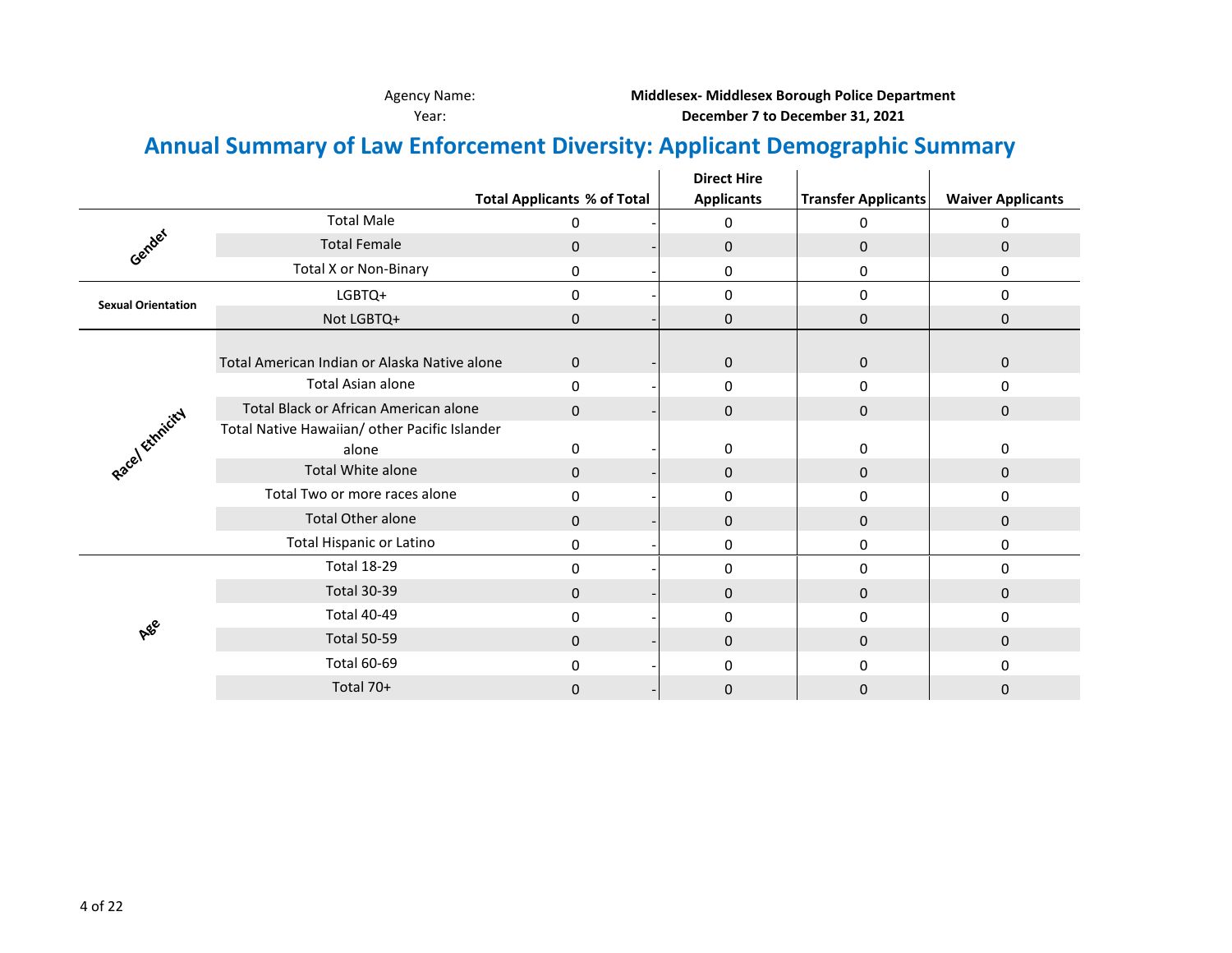Agency Name: Year:

## **Annual Summary of Law Enforcement Diversity: Applicants**

|                 | American Indian or<br>Alaska Native alone | Asian<br>alone | Black or African<br>American alone | Native Hawaiian /<br>other P. I. alone | White<br>alone | Two or more races<br>alone | alone | Other Hispanic or<br>Latino |
|-----------------|-------------------------------------------|----------------|------------------------------------|----------------------------------------|----------------|----------------------------|-------|-----------------------------|
| Male            |                                           |                |                                    |                                        |                |                            |       |                             |
| Female          |                                           |                |                                    |                                        |                |                            |       |                             |
| X or Non-Binary |                                           |                |                                    |                                        |                |                            |       |                             |
| Total           |                                           |                |                                    |                                        |                |                            |       |                             |

## *Applicants: Gender, Race & Age Demographics*

|            | Male | Female      | X or Non-<br>Binary | American<br>Indian or<br>Alaska<br><b>Native</b><br>alone | Asian<br>alone | <b>Black or</b><br>African<br>American<br>alone | <b>Native</b><br>Hawaiian /<br>other P. I.<br>alone | White<br>alone | Two or<br>more<br>races<br>alone | Other<br>alone | Hispanic<br>or Latino |
|------------|------|-------------|---------------------|-----------------------------------------------------------|----------------|-------------------------------------------------|-----------------------------------------------------|----------------|----------------------------------|----------------|-----------------------|
| Age: 18-29 | 0    | 0           | ΩI                  | 0                                                         | 0              | 0                                               | 0                                                   | 0              | 0                                |                | 0                     |
| Age: 30-39 | 0    | 0           | 01                  | 0                                                         | 0              | $\mathbf 0$                                     | $\mathbf 0$                                         | 0              | 0                                | 0              | $\mathbf 0$           |
| Age: 40-49 | 0    | 0           | 01                  | 0                                                         | 0              | 0                                               | 0                                                   | 0              | 0                                | 0              | 0                     |
| Age: 50-59 | 0    | $\mathbf 0$ | 01                  | 0                                                         | 0              | 0                                               | $\mathbf 0$                                         | $\mathbf 0$    | $\mathbf 0$                      | $\overline{0}$ | $\mathbf 0$           |
| Age: 60-69 | 0    | 0           | 0                   | 0                                                         | 0              | 0                                               | 0                                                   | 0              | 0                                | 0              | 0                     |
| Age: 70+   | 0    | 0           | 0                   | 0                                                         | 0              | 0                                               | $\mathbf 0$                                         | 0              | 0                                | $\overline{0}$ | 0                     |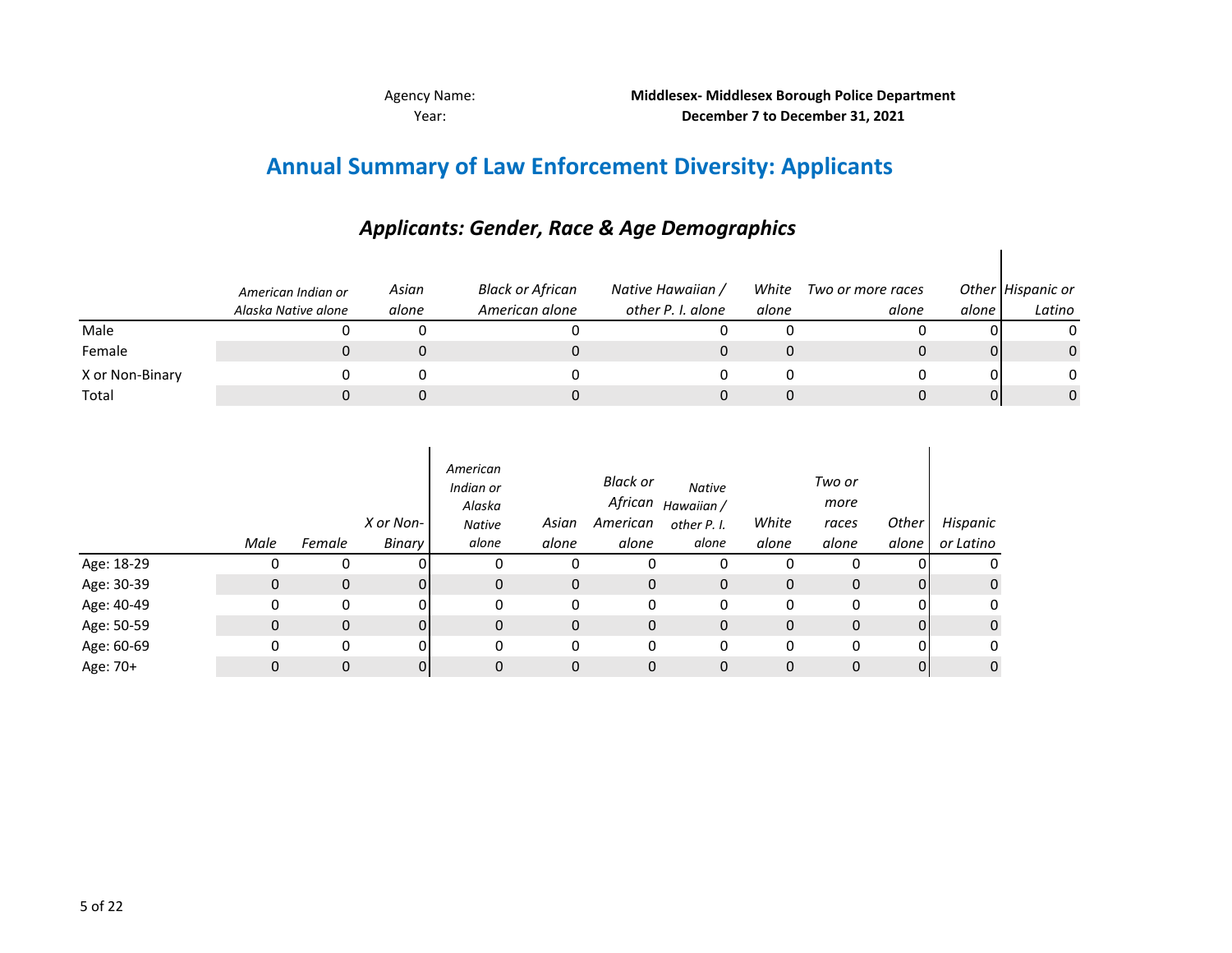## **Annual Summary of Law Enforcement Diversity: Applicants**

## *Applicants: Sexual Orientation Demographics*

|            | Male | Female | X or Non-<br>Binary | American<br>Indian or<br>Alaska<br><b>Native</b><br>alone | Asian<br>alone | <b>Black or</b><br>African<br>American<br>alone | <b>Native</b><br>Hawaiian /<br>other P. I.<br>alone | White<br>alone | Two or<br>more<br>races<br>alone | Other<br>alone | Hispanic<br>or Latino |
|------------|------|--------|---------------------|-----------------------------------------------------------|----------------|-------------------------------------------------|-----------------------------------------------------|----------------|----------------------------------|----------------|-----------------------|
| LGBTQ+     |      |        |                     | 0                                                         | 0              |                                                 |                                                     |                | 0                                |                | 0                     |
| Not LGBTQ+ |      | 0      | 0                   | 0                                                         | 0              | 0                                               | 0                                                   | 0              | 0                                | 01             | $\mathbf 0$           |

Age: 18- Age: 30-

|            |  |  | Age: 40-49 Age: 50-59 Age: 60-69 Age: 70+ |  |
|------------|--|--|-------------------------------------------|--|
| LGBTQ+     |  |  |                                           |  |
| Not LGBTQ+ |  |  |                                           |  |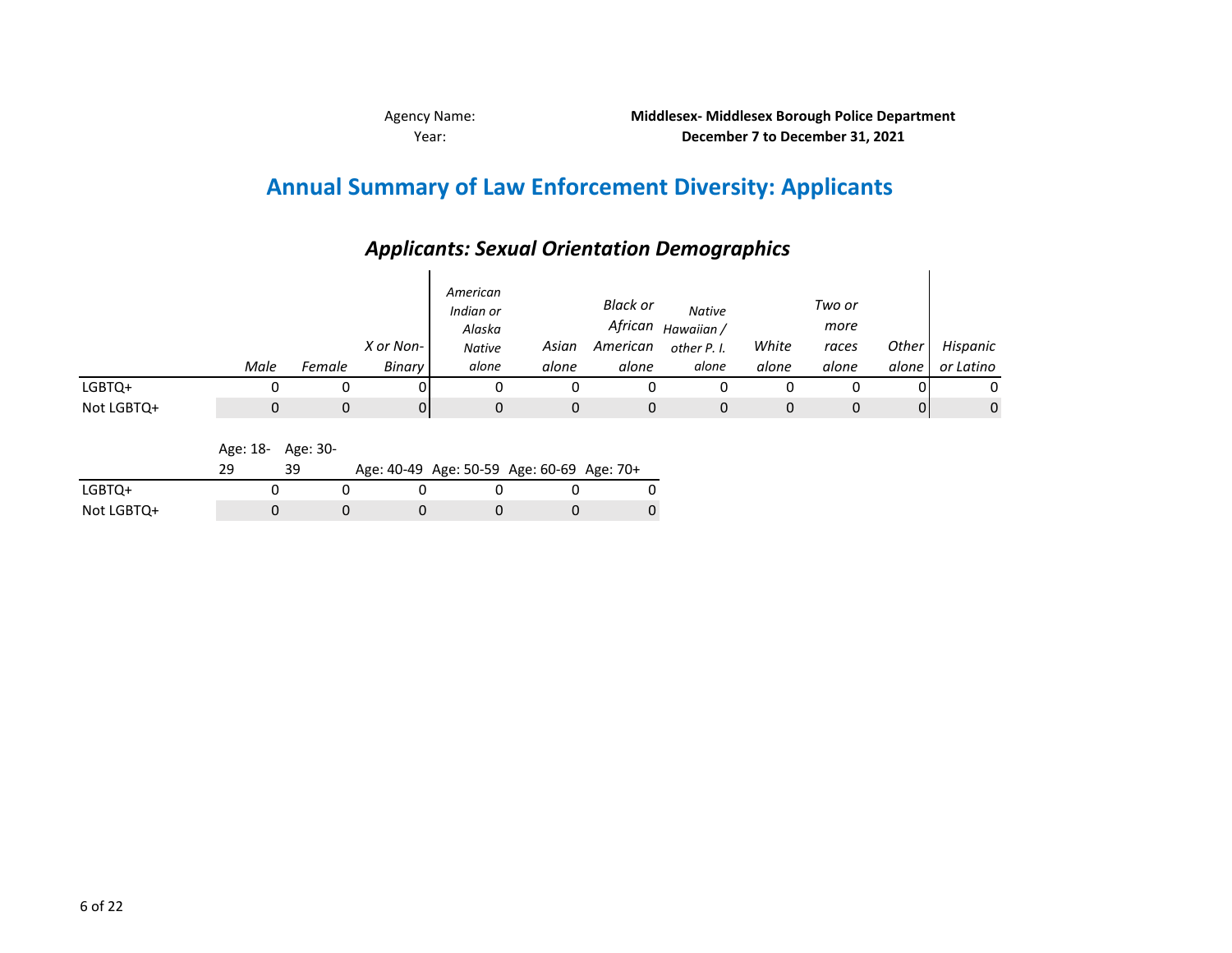Year:

## Agency Name: **Middlesex- Middlesex Borough Police Department December 7 to December 31, 2021**

## *Appointed Applicants: Gender, Race, & Age Demographics*

|                 | American Indian or<br>Alaska Native alone | Asian<br>alone | Black or African<br>American alone | Native Hawaiian /<br>other P. I. alone | White<br>alone | Two or more races<br>alone | alone | Other Hispanic or<br>Latino |
|-----------------|-------------------------------------------|----------------|------------------------------------|----------------------------------------|----------------|----------------------------|-------|-----------------------------|
| Male            |                                           |                |                                    |                                        |                |                            |       |                             |
| Female          |                                           |                |                                    |                                        |                |                            |       | $\mathbf{0}$                |
| X or Non-Binary |                                           |                |                                    |                                        |                |                            |       |                             |
| Total           |                                           |                |                                    |                                        |                |                            |       | 0                           |

|            | Male | Female       | X or Non-<br>Binary | American<br>Indian or<br>Alaska<br><b>Native</b><br>alone | Asian<br>alone | Black or<br>African<br>American<br>alone | <b>Native</b><br>Hawaiian /<br>other P. I.<br>alone | White<br>alone | Two or<br>more<br>races<br>alone | Other<br>alone | Hispanic<br>or Latino |
|------------|------|--------------|---------------------|-----------------------------------------------------------|----------------|------------------------------------------|-----------------------------------------------------|----------------|----------------------------------|----------------|-----------------------|
| Age: 18-29 |      | 0            |                     | 0                                                         | 0              |                                          | 0                                                   | 0              |                                  |                | 0                     |
| Age: 30-39 | 0    | $\mathbf{0}$ | 0                   | $\mathbf{0}$                                              | $\mathbf{0}$   | $\mathbf 0$                              | 0                                                   | $\mathbf 0$    | $\mathbf{0}$                     | 0              | 0                     |
| Age: 40-49 | 0    | 0            | 0                   | 0                                                         | 0              | 0                                        | 0                                                   | 0              | 0                                | 0              | 0                     |
| Age: 50-59 | 0    | $\mathbf{0}$ |                     | $\mathbf{0}$                                              | $\mathbf{0}$   | 0                                        | 0                                                   | 0              | $\mathbf 0$                      | 0              | $\mathbf 0$           |
| Age: 60-69 | 0    | 0            |                     | 0                                                         | 0              | 0                                        | 0                                                   | 0              | 0                                | 0              | 0                     |
| Age: 70+   | 0    | $\Omega$     |                     | 0                                                         | 0              | 0                                        | 0                                                   | 0              | $\Omega$                         | 0              | $\mathbf 0$           |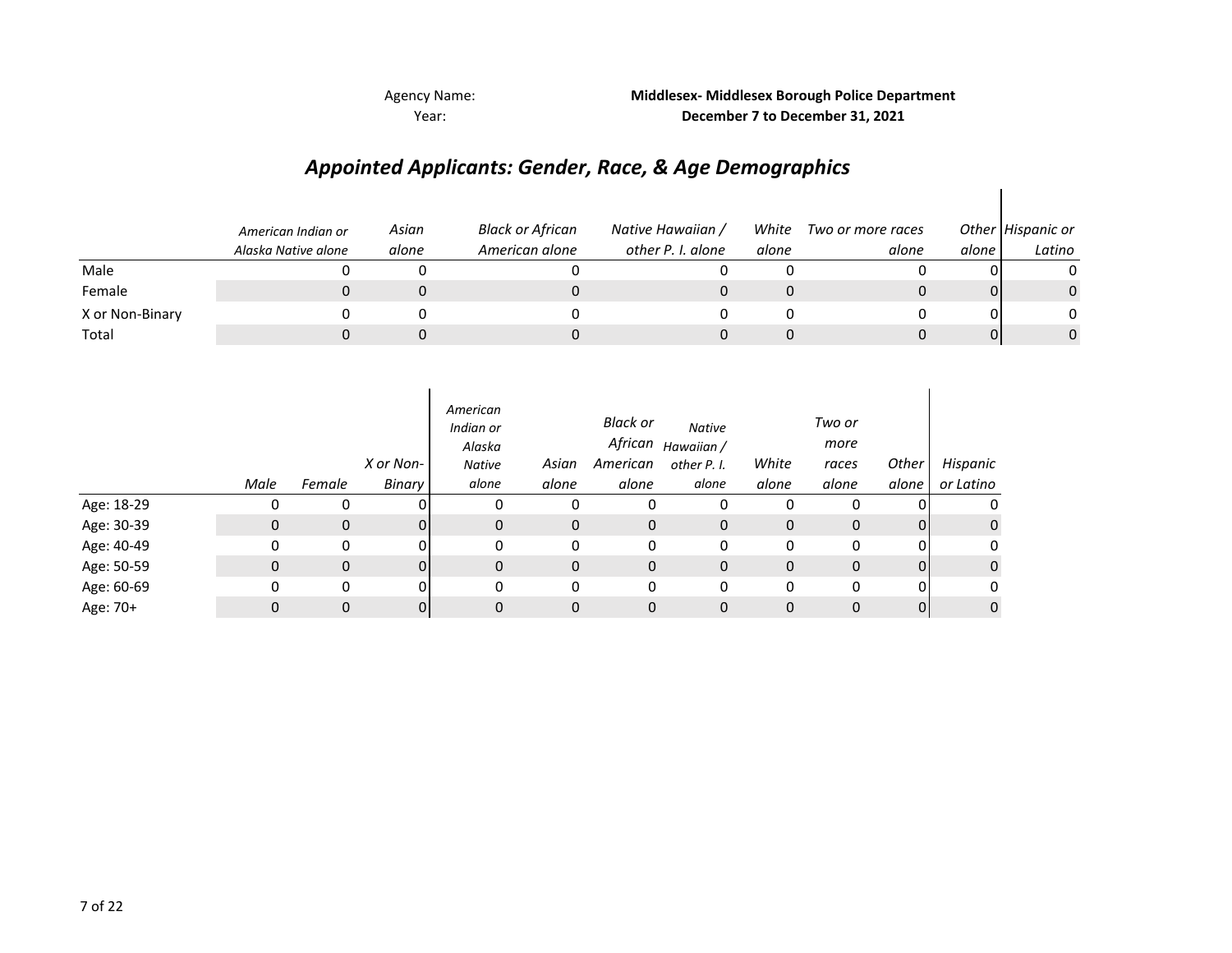*Appointed Applicants: Sexual Orientation Demographics*

|            |      |        |           | American<br>Indian or<br>Alaska |       | <b>Black or</b><br>African | <b>Native</b><br>Hawaiian / |       | Two or<br>more |       |           |
|------------|------|--------|-----------|---------------------------------|-------|----------------------------|-----------------------------|-------|----------------|-------|-----------|
|            |      |        | X or Non- | <b>Native</b>                   | Asian | American                   | other P. I.                 | White | races          | Other | Hispanic  |
|            | Male | Female | Binary    | alone                           | alone | alone                      | alone                       | alone | alone          | alone | or Latino |
| LGBTQ+     |      |        | .) l      |                                 |       |                            |                             |       |                |       |           |
| Not LGBTQ+ |      |        | 01        |                                 | 0     |                            | 0                           |       |                | 01    | 0         |

Age: 18- Age: 30-

|            |  |  | Age: 40-49 Age: 50-59 Age: 60-69 Age: 70+ |  |
|------------|--|--|-------------------------------------------|--|
| LGBTQ+     |  |  |                                           |  |
| Not LGBTQ+ |  |  |                                           |  |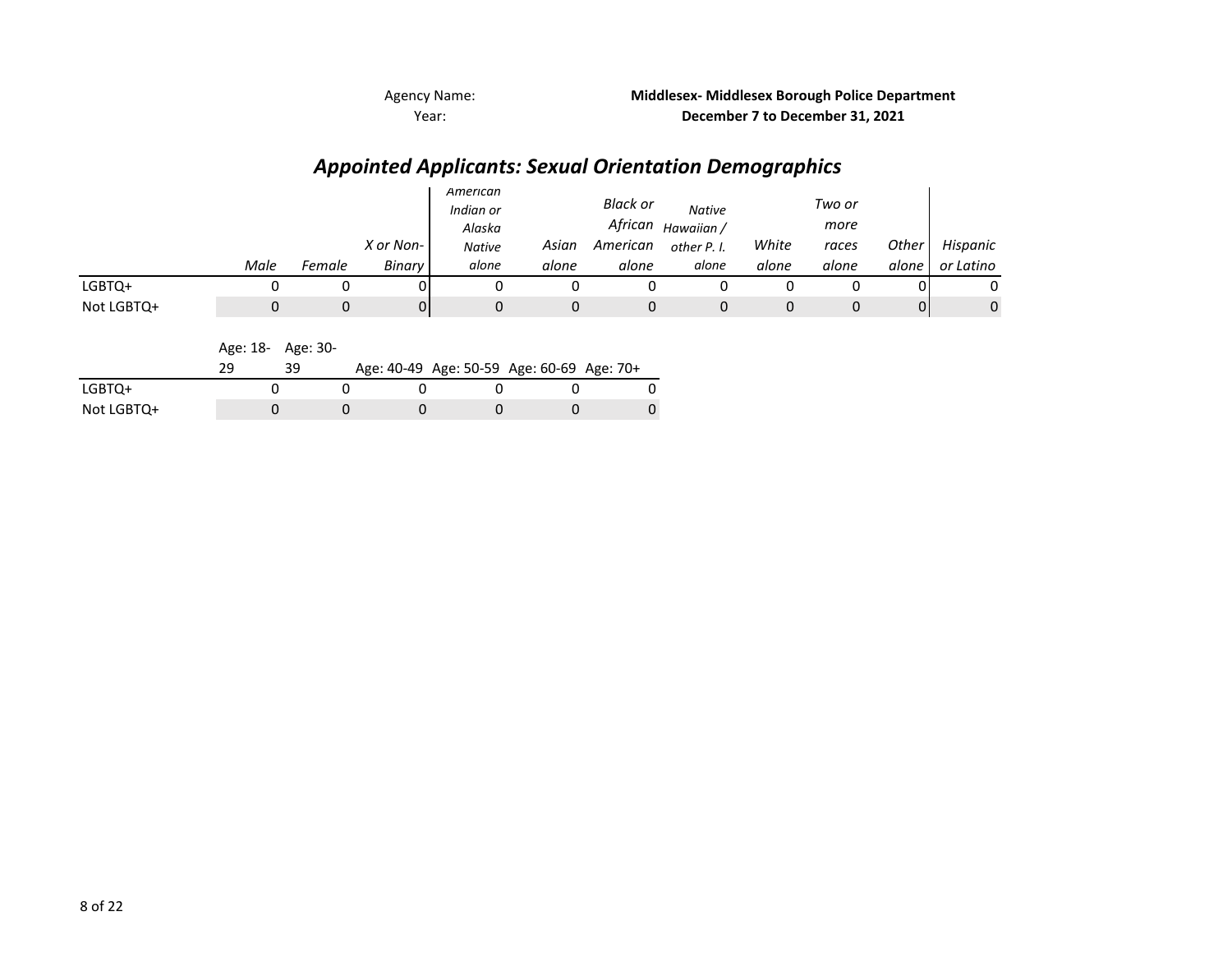Agency Name: Year:

## **Middlesex- Middlesex Borough Police Department December 7 to December 31, 2021**

 $\overline{\phantom{a}}$ 

## *Not Appointed Applicants: Gender, Race, and Age Demographics*

|                 | American Indian or<br>Alaska Native alone | Asian<br>alone | Black or African<br>American alone | Native Hawaiian /<br>other P. I. alone | White<br>alone | Two or more races<br>alone | alone | Other Hispanic or<br>Latino |
|-----------------|-------------------------------------------|----------------|------------------------------------|----------------------------------------|----------------|----------------------------|-------|-----------------------------|
| Male            |                                           |                |                                    |                                        |                |                            |       |                             |
| Female          |                                           |                |                                    |                                        |                |                            | 01    | $\Omega$                    |
| X or Non-Binary |                                           |                |                                    |                                        |                |                            |       |                             |
| Total           |                                           |                |                                    |                                        |                |                            | 01    | 0                           |

|            | Male | Female | X or Non-<br>Binary | American<br>Indian or<br>Alaska<br><b>Native</b><br>alone | Asian<br>alone | Black or<br>African<br>American<br>alone | <b>Native</b><br>Hawaiian /<br>other P. I.<br>alone | White<br>alone | Two or<br>more<br>races<br>alone | Other<br>alone | Hispanic<br>or Latino |
|------------|------|--------|---------------------|-----------------------------------------------------------|----------------|------------------------------------------|-----------------------------------------------------|----------------|----------------------------------|----------------|-----------------------|
| Age: 18-29 | υ    | 0      |                     |                                                           | 0              | 0                                        | 0                                                   | 0              |                                  |                | 0                     |
| Age: 30-39 | 0    | 0      | 01                  | 0                                                         | $\mathbf{0}$   | 0                                        | $\mathbf{0}$                                        | $\mathbf{0}$   | $\mathbf 0$                      | 01             | $\mathbf 0$           |
| Age: 40-49 | 0    | 0      | 01                  | 0                                                         | 0              | 0                                        | 0                                                   | 0              | 0                                | 0              | 0                     |
| Age: 50-59 | 0    | 0      | 0                   | 0                                                         | 0              | 0                                        | $\mathbf 0$                                         | 0              | 0                                | $\overline{0}$ | $\mathbf 0$           |
| Age: 60-69 | 0    | 0      | 0                   | 0                                                         | 0              | 0                                        | 0                                                   | 0              | 0                                | 01             | 0                     |
| Age: 70+   | 0    | 0      | 0                   | 0                                                         | 0              | 0                                        | $\mathbf 0$                                         | 0              | $\Omega$                         | $\overline{0}$ | 0                     |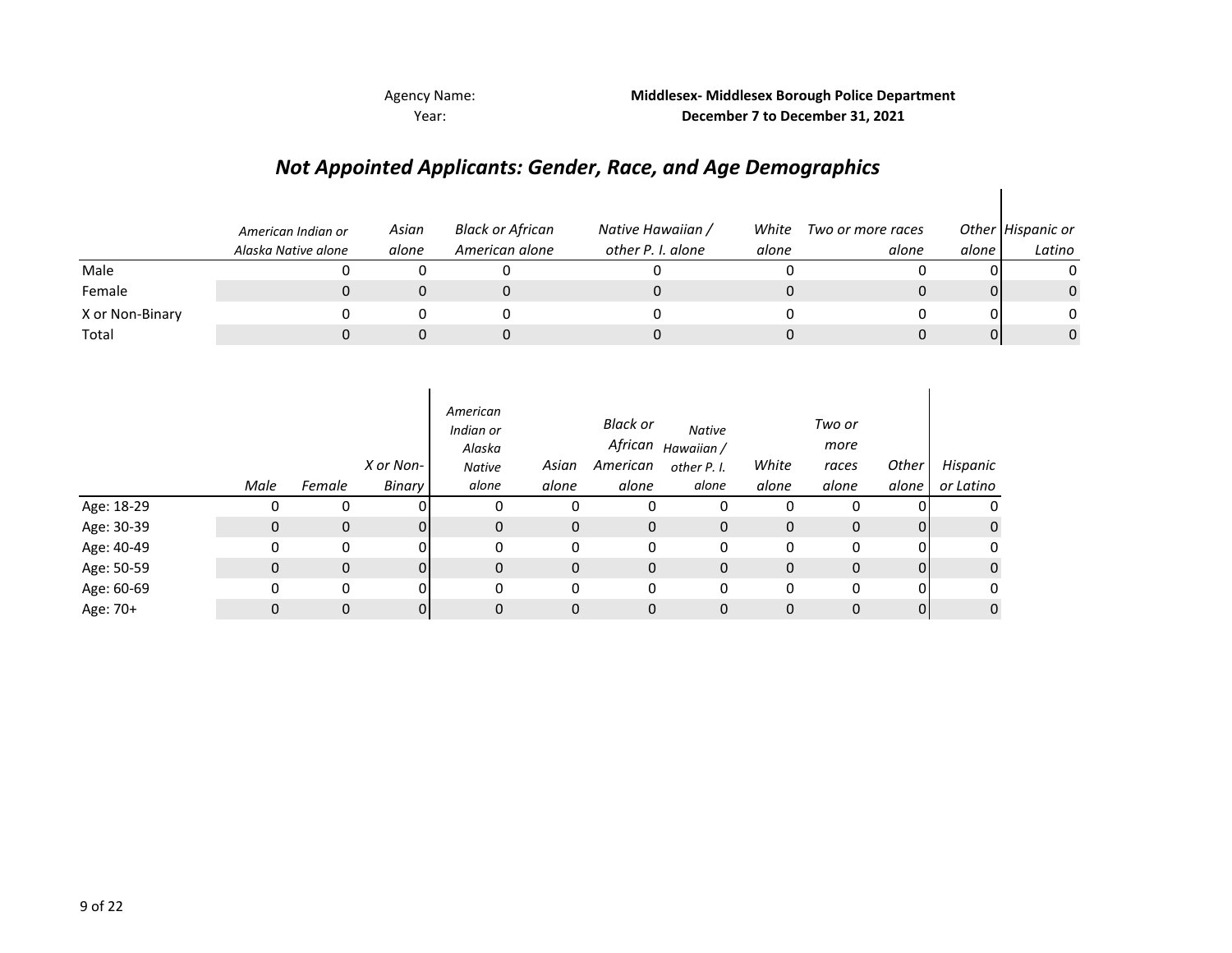## *Not Appointed Applicants: Sexual Orientation Demographics*

|            |      |        |           | American<br>Indian or<br>Alaska |       | <b>Black or</b><br>African | <b>Native</b><br>Hawaiian / |       | Two or<br>more |       |           |
|------------|------|--------|-----------|---------------------------------|-------|----------------------------|-----------------------------|-------|----------------|-------|-----------|
|            |      |        | X or Non- | <b>Native</b>                   | Asian | American                   | other P. I.                 | White | races          | Other | Hispanic  |
|            | Male | Female | Binary    | alone                           | alone | alone                      | alone                       | alone | alone          | alone | or Latino |
| LGBTQ+     |      |        |           |                                 |       |                            |                             |       |                |       | 0         |
| Not LGBTQ+ |      |        | 01        |                                 |       |                            | 0                           |       |                | 0     | 0         |

Age: 18- Age: 30-

|            |  | Age: 40-49 Age: 50-59 Age: 60-69 Age: 70+ |  |  |
|------------|--|-------------------------------------------|--|--|
| LGBTQ+     |  |                                           |  |  |
| Not LGBTQ+ |  |                                           |  |  |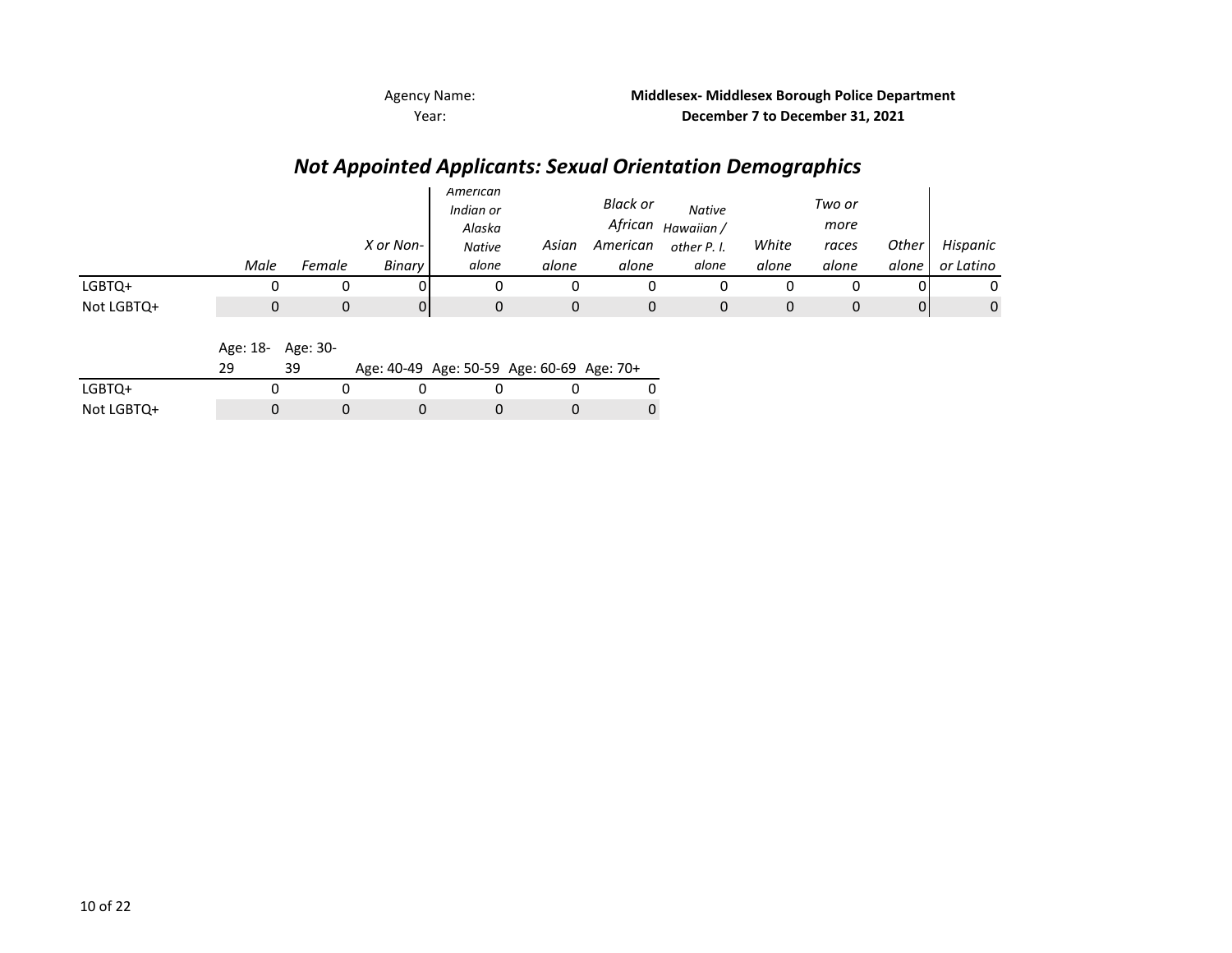Year: Agency Name: **Middlesex- Middlesex Borough Police Department December 7 to December 31, 2021**

## *Not Appointed Applicant- Reasons*

|                                           | % of Total Not<br># Appointed Applicants |                                       | % of Total Not<br># Appointed Applicants |
|-------------------------------------------|------------------------------------------|---------------------------------------|------------------------------------------|
|                                           |                                          |                                       |                                          |
| <b>Academy Failure</b>                    | $0 -$                                    | Failed Background check- other        | $0 -$                                    |
| <b>Applicant Withdrawal</b>               | $0 -$                                    | <b>Failed Drug Test</b>               | $0 -$                                    |
| Defer                                     | $0 -$                                    | <b>Interview Panel Recommendation</b> | $0 -$                                    |
|                                           |                                          |                                       | $0 -$                                    |
| Did not meet minimum qualifications       | $0 -$                                    | Other                                 |                                          |
| Failed background check- Criminal History | $0 -$                                    | <b>Physical Qualification Exam</b>    | $0 -$                                    |
| Failed background check- Financial        | $0 -$                                    | <b>Residency Requirement</b>          | $0 -$                                    |
|                                           |                                          | Written Exam                          | $0 -$                                    |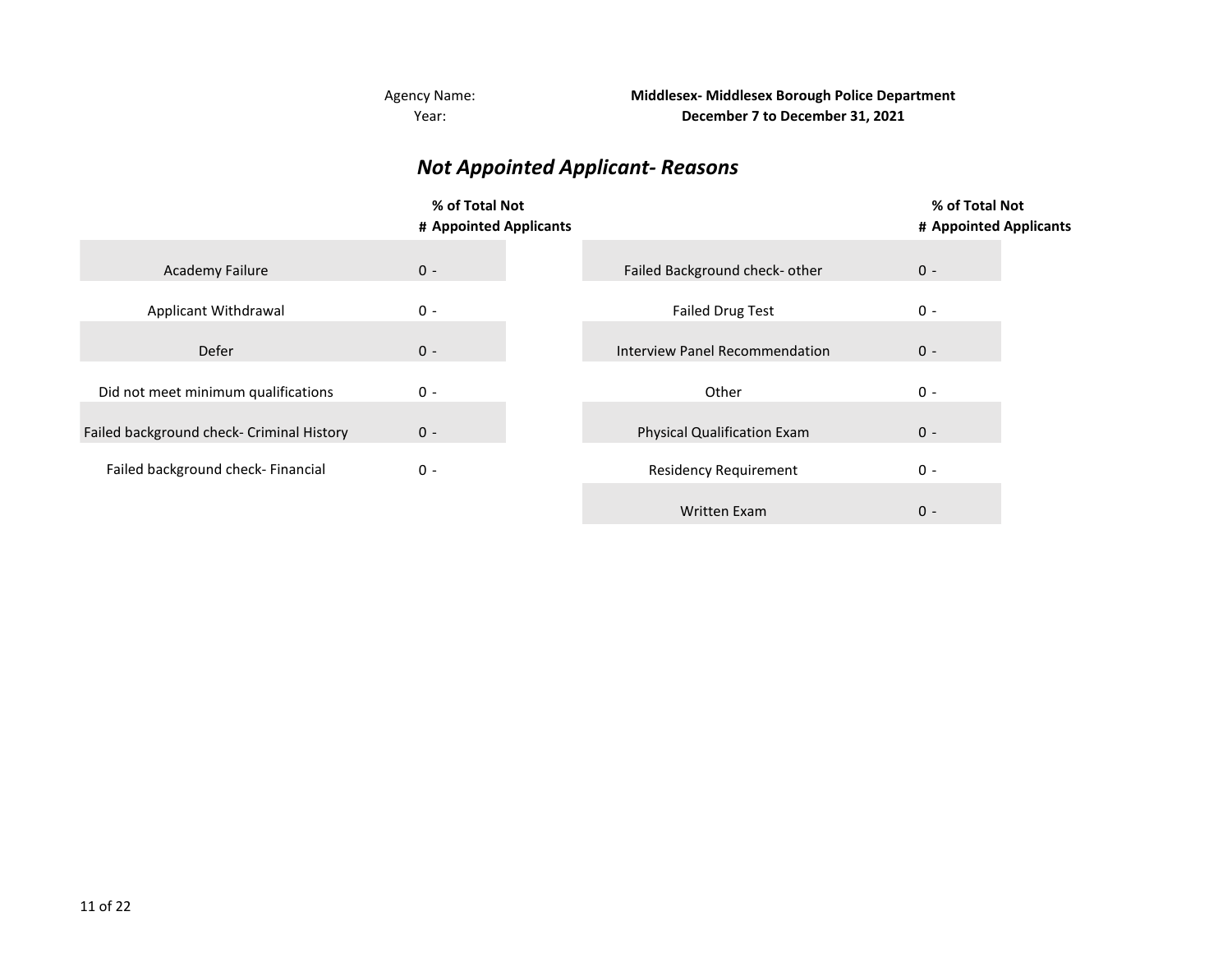## *Not Appointed Applicants- Reasons by Gender & Race*

## *Male Applicants*

|                                           |                     | .            |                     |                   |              |                |                |                   |
|-------------------------------------------|---------------------|--------------|---------------------|-------------------|--------------|----------------|----------------|-------------------|
|                                           |                     |              | Black or<br>African |                   |              | Two or<br>more |                |                   |
|                                           | American Indian or  | Asian        | American            | Native Hawaiian / | White        | races          |                | Other Hispanic or |
|                                           | Alaska Native alone | alone        | alone               | other P. I. alone | alone        | alone          | alone          | Latino            |
| <b>Academy Failure</b>                    | 0                   | 0            | 0                   | 0                 | $\mathbf{0}$ | $\Omega$       | $\overline{0}$ |                   |
| Applicant Withdrawal                      |                     | 0            | 0                   | 0                 | 0            | 0              |                |                   |
| Defer                                     | 0                   | $\mathbf 0$  | 0                   | 0                 | $\mathbf{0}$ | 0              | 01             | 0                 |
| Did not meet minimum qualifications       | 0                   | 0            | 0                   | 0                 | 0            | 0              | 01             |                   |
| Failed background check- Criminal History | $\mathbf{0}$        | $\mathbf{0}$ | 0                   | 0                 | $\mathbf{0}$ | $\mathbf{0}$   | 0              | 0                 |
|                                           |                     |              |                     |                   |              |                |                |                   |
| Failed background check- Financial        | 0                   | 0            | 0                   | 0                 | 0            | 0              | 01             | 0                 |
| Failed Background check- other            | $\Omega$            | $\mathbf{0}$ | 0                   | 0                 | $\mathbf{0}$ | $\mathbf{0}$   | 0              | 0                 |
| <b>Failed Drug Test</b>                   |                     | 0            | 0                   | 0                 | 0            | 0              | 0              |                   |
| <b>Interview Panel Recommendation</b>     | $\Omega$            | 0            | $\mathbf 0$         | 0                 | $\mathbf{0}$ | $\mathbf 0$    | $\overline{0}$ | 0                 |
| Physical Qualification Exam               |                     | 0            | 0                   | 0                 | 0            | 0              | 0              |                   |
| <b>Residency Requirement</b>              | 0                   | 0            | 0                   | 0                 | $\Omega$     | $\mathbf{0}$   | 0              |                   |
| Written Exam                              |                     | $\Omega$     | 0                   | 0                 | 0            | $\Omega$       | ΩI             |                   |
| Other                                     |                     | 0            | 0                   | 0                 | $\Omega$     | 0              | 0              |                   |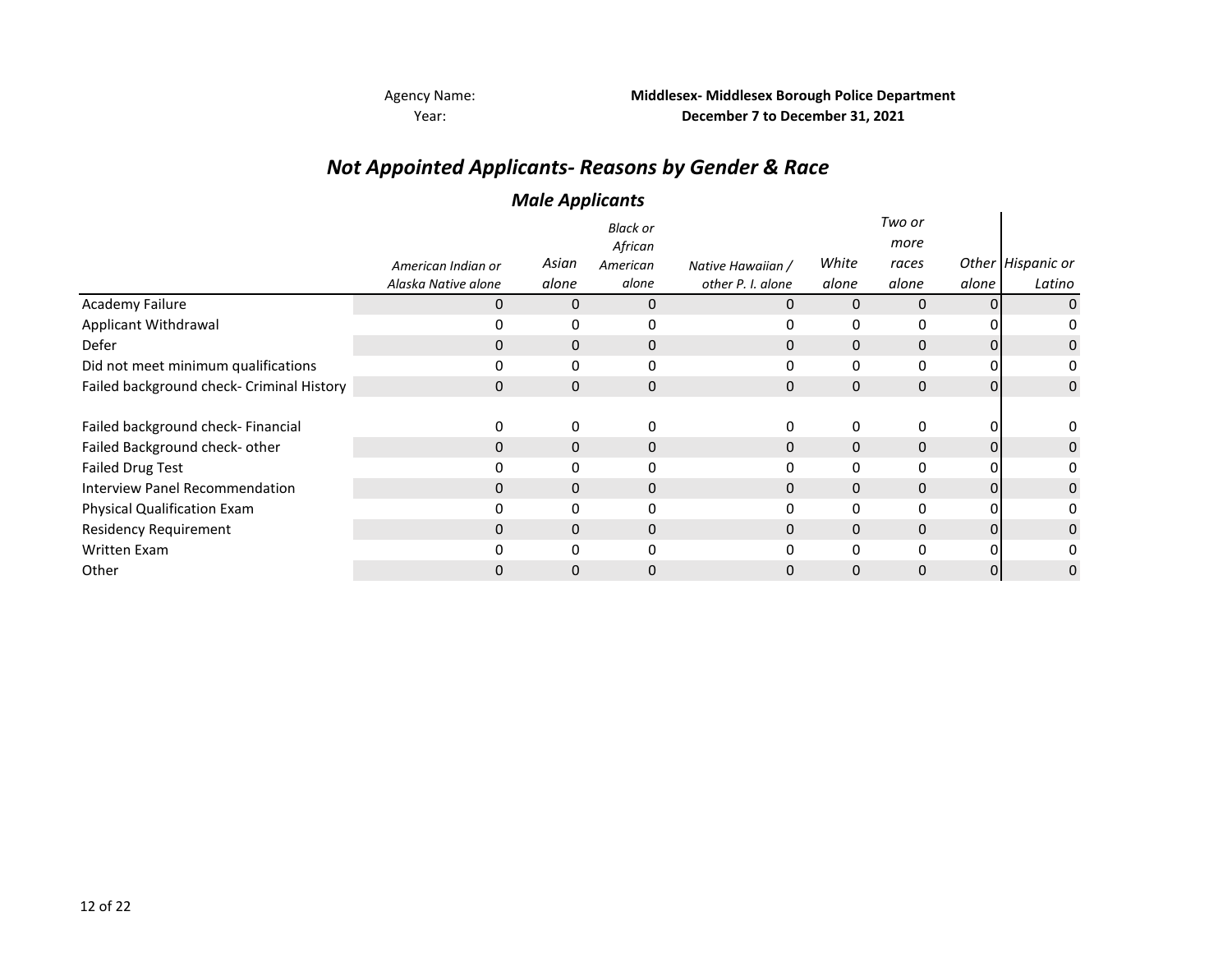Year:

Agency Name: **Middlesex- Middlesex Borough Police Department December 7 to December 31, 2021**

## *Not Appointed Applicants- Reasons by Gender & Race*

## *Female Applicants*

|                                           |                                           | . .   |                   |                                        |          |               |          |                   |
|-------------------------------------------|-------------------------------------------|-------|-------------------|----------------------------------------|----------|---------------|----------|-------------------|
|                                           |                                           |       | <b>Black or</b>   |                                        |          | Two or        |          |                   |
|                                           |                                           | Asian | African           |                                        | White    | more<br>races |          | Other Hispanic or |
|                                           | American Indian or<br>Alaska Native alone | alone | American<br>alone | Native Hawaiian /<br>other P. I. alone | alone    | alone         | alone    | Latino            |
| <b>Academy Failure</b>                    | $\Omega$                                  | 0     | 0                 | 0                                      | $\Omega$ | $\Omega$      | $\Omega$ |                   |
| Applicant Withdrawal                      |                                           |       | 0                 | 0                                      | 0        | 0             |          |                   |
| Defer                                     | $\Omega$                                  | 0     | $\mathbf 0$       | 0                                      | $\Omega$ | $\mathbf 0$   |          | 0                 |
| Did not meet minimum qualifications       |                                           |       | 0                 |                                        |          | 0             |          |                   |
| Failed background check- Criminal History | 0                                         | 0     | 0                 | $\mathbf{0}$                           | 0        | $\mathbf{0}$  | 0        | 0                 |
| Failed background check- Financial        | 0                                         | 0     | 0                 | 0                                      | $\Omega$ | $\mathbf{0}$  |          |                   |
| Failed Background check- other            | $\Omega$                                  | 0     | 0                 | $\Omega$                               | 0        | $\mathbf 0$   | 0        | 0                 |
| <b>Failed Drug Test</b>                   |                                           | 0     | 0                 | 0                                      | 0        | $\mathbf{0}$  |          |                   |
| Interview Panel Recommendation            | $\Omega$                                  | 0     | $\mathbf 0$       | 0                                      | $\Omega$ | $\mathbf 0$   |          |                   |
| <b>Physical Qualification Exam</b>        |                                           | 0     | 0                 |                                        | 0        | 0             |          |                   |
| <b>Residency Requirement</b>              | 0                                         | 0     | 0                 | 0                                      | $\Omega$ | $\mathbf 0$   | 0        |                   |
| <b>Written Exam</b>                       | <sup>0</sup>                              | 0     | 0                 | U.                                     | O        | 0             | ŋ        |                   |
| Other                                     |                                           | 0     | $\mathbf 0$       |                                        |          | $\Omega$      | 0        | 0                 |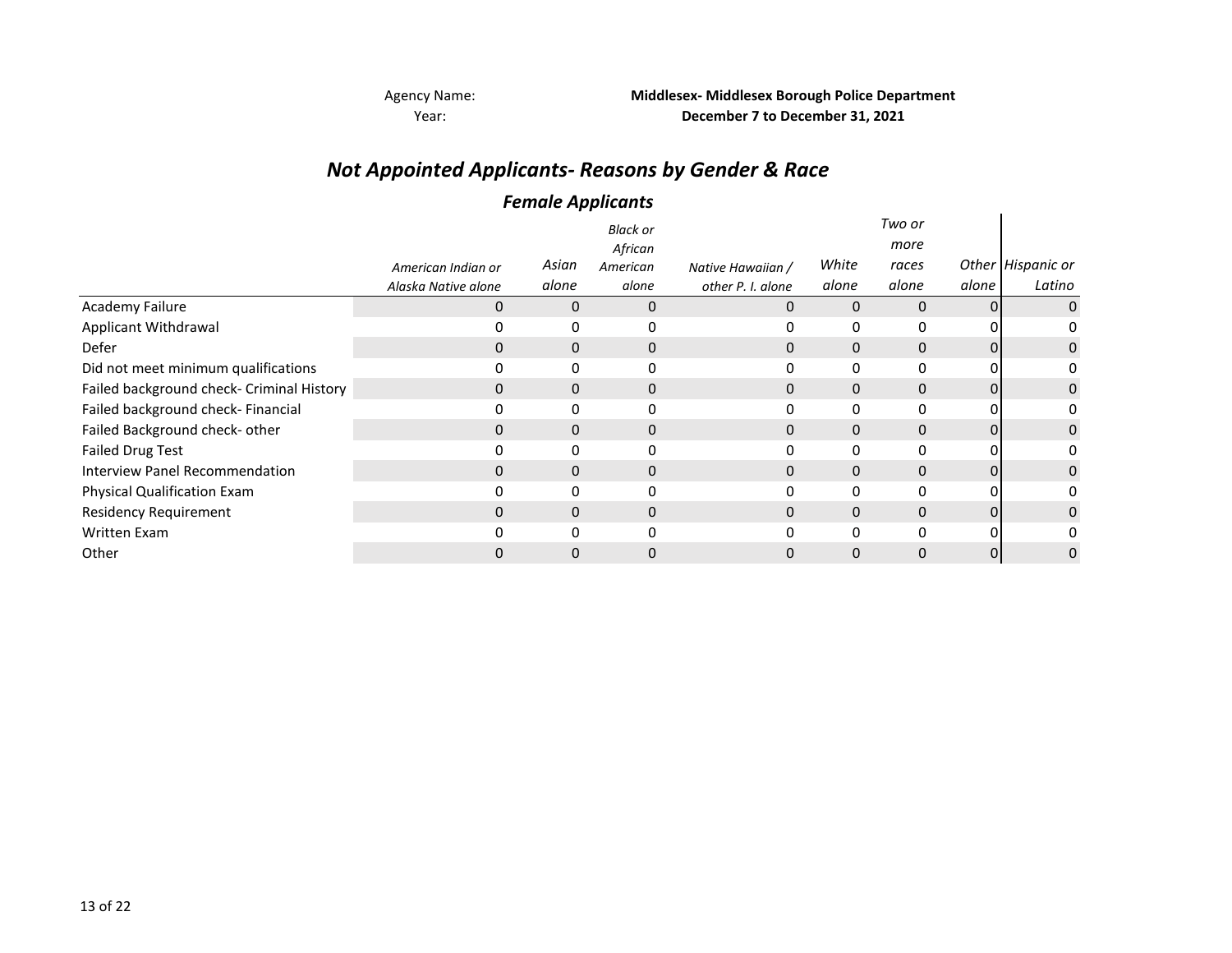## *Not Appointed Applicants- Reasons by Gender & Race*

## *X or Non-Binary Applicants*

|                                           |                     |              | ,<br>. .            |                   |              |                |       |                   |
|-------------------------------------------|---------------------|--------------|---------------------|-------------------|--------------|----------------|-------|-------------------|
|                                           |                     |              | <b>Black or</b>     |                   |              | Two or<br>more |       |                   |
|                                           | American Indian or  | Asian        | African<br>American | Native Hawaiian / | White        | races          |       | Other Hispanic or |
|                                           | Alaska Native alone | alone        | alone               | other P. I. alone | alone        | alone          | alone | Latino            |
| <b>Academy Failure</b>                    | 0                   | 0            | $\mathbf{0}$        | 0                 | $\mathbf{0}$ | $\mathbf{0}$   | 0     | 0                 |
| Applicant Withdrawal                      |                     | 0            | 0                   |                   | 0            | 0              |       | 0                 |
| Defer                                     | 0                   | $\Omega$     | $\mathbf 0$         |                   | 0            | $\Omega$       |       | 0                 |
| Did not meet minimum qualifications       |                     | 0            | 0                   |                   |              | 0              |       | 0                 |
| Failed background check- Criminal History | $\Omega$            | $\mathbf{0}$ | 0                   | 0                 | $\mathbf{0}$ | $\mathbf{0}$   | 0     | 0                 |
| Failed background check- Financial        |                     | 0            | 0                   |                   | 0            | 0              |       | o                 |
| Failed Background check- other            | 0                   | 0            | $\mathbf{0}$        | 0                 | $\Omega$     | $\Omega$       | 0     | 0                 |
| <b>Failed Drug Test</b>                   |                     | 0            | 0                   |                   | 0            | $\Omega$       |       | 0                 |
| <b>Interview Panel Recommendation</b>     | 0                   | 0            | 0                   | 0                 | $\Omega$     | $\Omega$       | 0     | 0                 |
| <b>Physical Qualification Exam</b>        |                     | 0            | 0                   |                   |              | 0              |       |                   |
| <b>Residency Requirement</b>              | $\Omega$            | $\mathbf{0}$ | $\mathbf{0}$        | 0                 | $\mathbf{0}$ | $\mathbf{0}$   | 0     | 0                 |
| <b>Written Exam</b>                       |                     | O            | $\Omega$            |                   | <sup>n</sup> | $\Omega$       |       |                   |
| Other                                     |                     | 0            | $\Omega$            |                   |              | $\Omega$       | 0     | 0                 |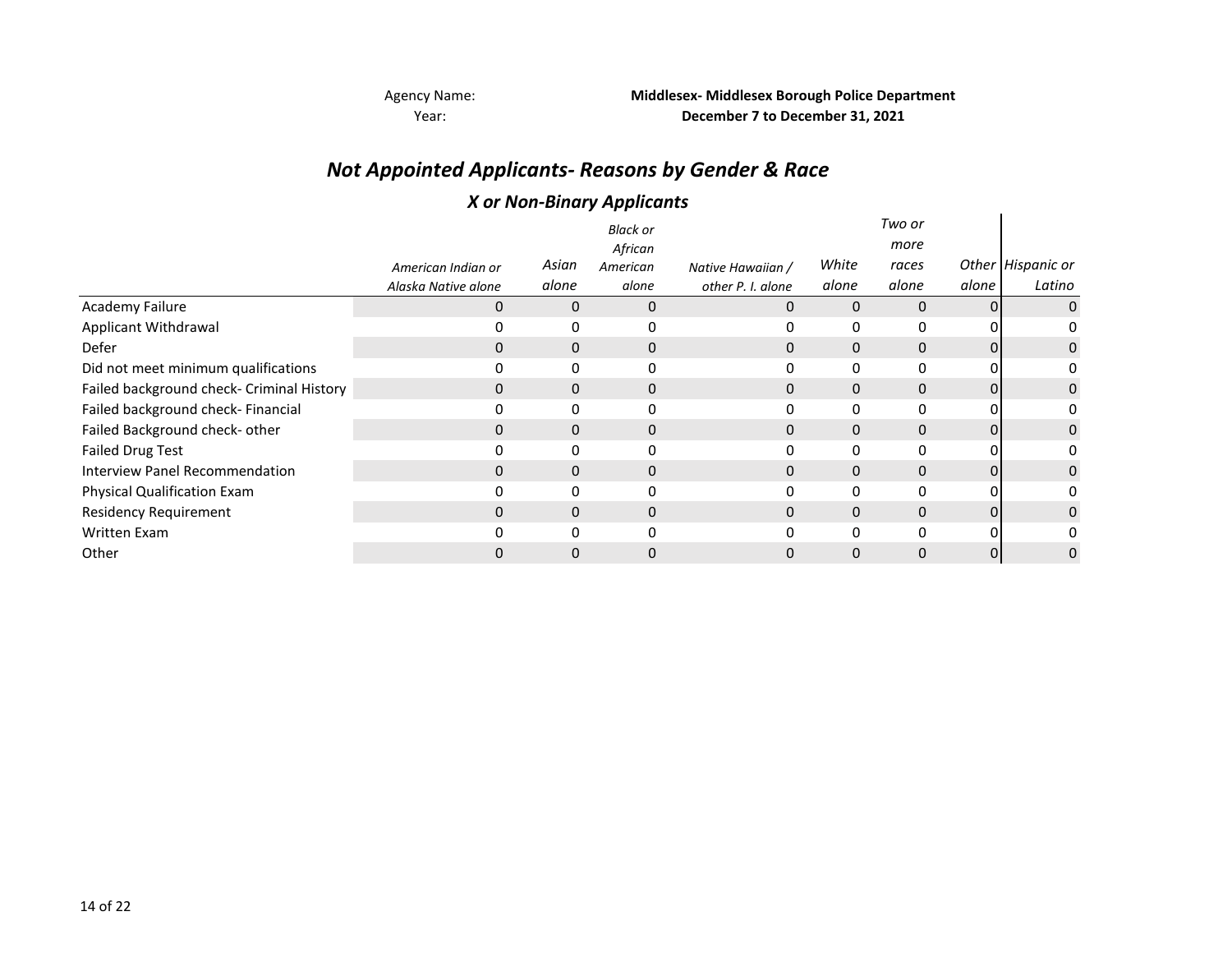## *Current Officers and Promotional Process Summary*

Middlesex- Middlesex Borough Police Department is a Municipal law enforcement agency. During the time period covering December 7 to December 31, 2021 the agency did not receive applications for a promotional opportunity. The agency's promotional process is not governed by Civil Service Regulations.

For Middlesex- Middlesex Borough Police Department in the above time period, the promotional included the following methods of identifying qualified officers: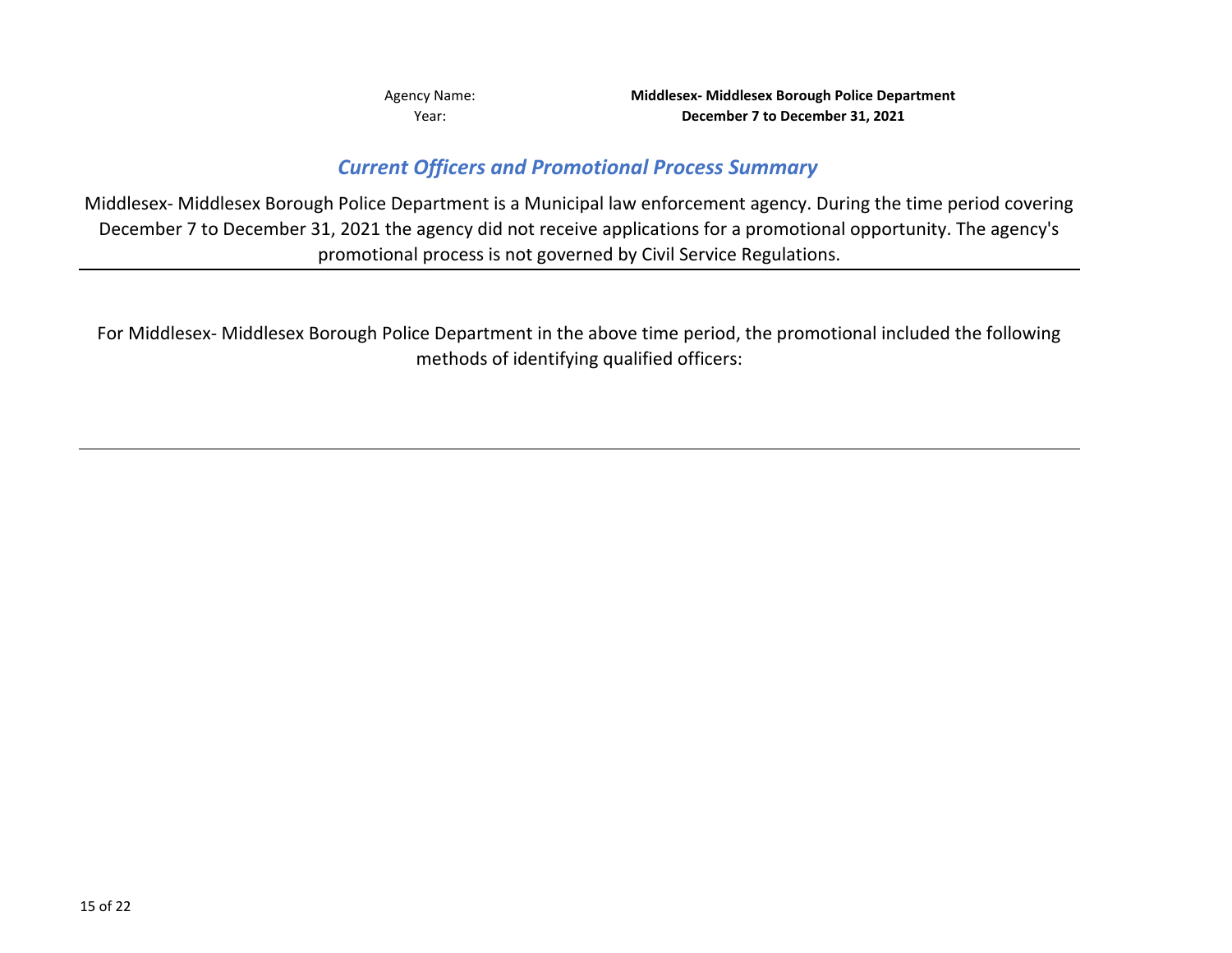Agency Name: Year:

**Middlesex- Middlesex Borough Police Department December 7 to December 31, 2021**

## **Annual Summary of Law Enforcement Diversity: Current Officers Summary**

|                 |                                                       |                | # % of Total Officers |
|-----------------|-------------------------------------------------------|----------------|-----------------------|
|                 | <b>Total Officers</b>                                 | 25             |                       |
|                 | <b>Total Officers Eligible for Promotion</b>          | 17             | 68%                   |
|                 | <b>Total Officers Applied for Promotion</b>           | 0              | 0%                    |
|                 | <b>Total Officers Promoted</b>                        | 0              | 0%                    |
|                 | <b>Total Male</b>                                     | 24             | 96%                   |
| Gender          | <b>Total Female</b>                                   | $\mathbf{1}$   | 4%                    |
|                 | <b>Total X or Non-Binary</b>                          | 0              | 0%                    |
|                 | Total American Indian or Alaska Native alone          | 0              | 0%                    |
|                 | <b>Total Asian alone</b>                              | 0              | 0%                    |
|                 | Total Black or African American alone                 | 0              | 0%                    |
| Racel Ethnicity | Total Native Hawaiian or other Pacific Islander alone | 0              | 0%                    |
|                 | Total White alone                                     | 24             | 96%                   |
|                 | Total Two or more races alone                         | 0              | 0%                    |
|                 | <b>Total Other alone</b>                              | 0              | 0%                    |
|                 | Total Hispanic or Latino                              | $\mathbf{1}$   | 4%                    |
|                 | <b>Total 18-29</b>                                    | 0              | 0%                    |
|                 | <b>Total 30-39</b>                                    | 19             | 76%                   |
|                 | <b>Total 40-49</b>                                    | 4              | 16%                   |
|                 |                                                       |                |                       |
| <b>A</b> ee     | <b>Total 50-59</b>                                    | $\overline{2}$ | 8%                    |
|                 | <b>Total 60-69</b>                                    | 0              | 0%                    |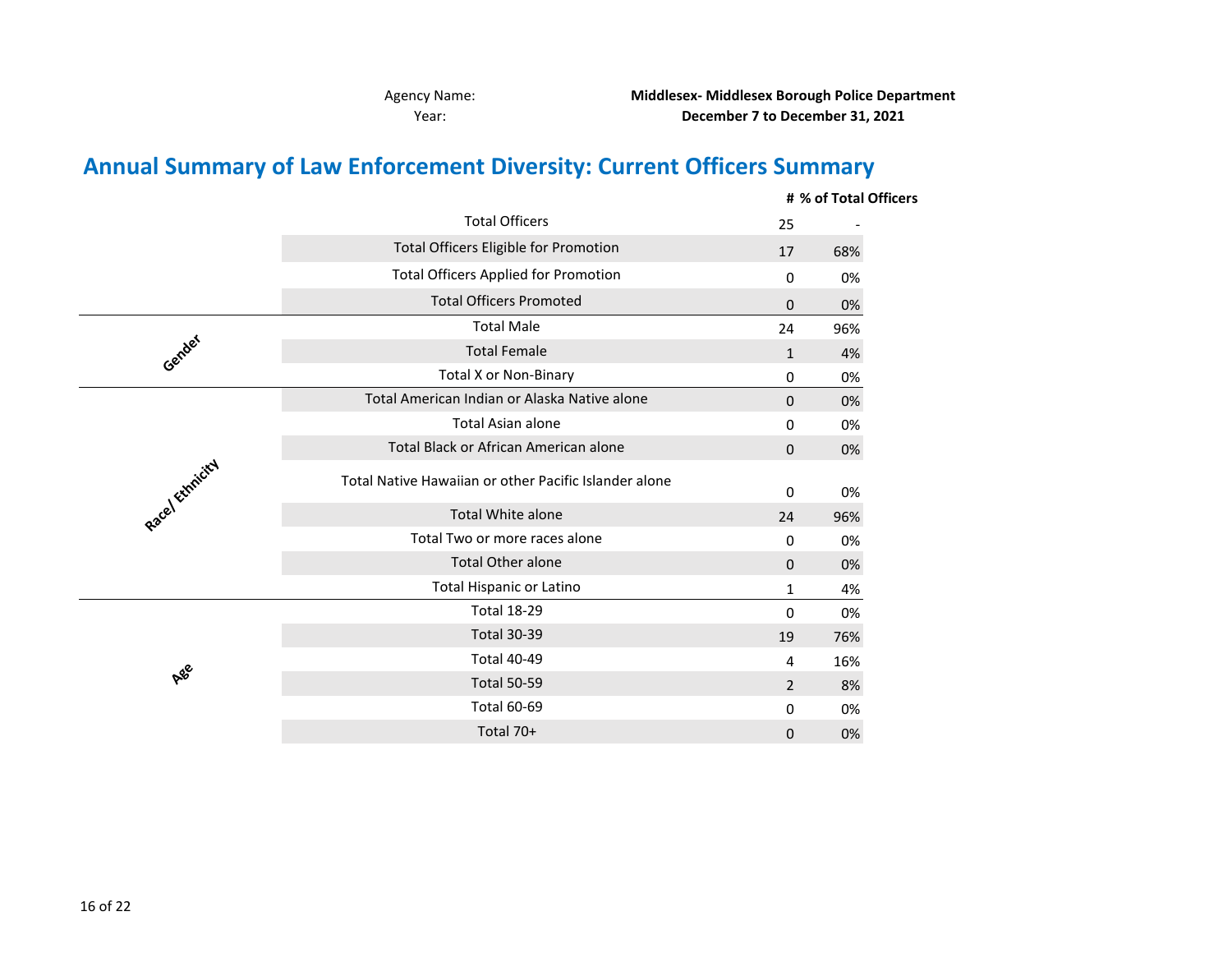Year: **December 7 to December 31, 2021** Agency Name: **Middlesex- Middlesex Borough Police Department**

## **Annual Summary of Law Enforcement Diversity: Current Officers and Promotions**

|                 | American Indian or<br>Alaska Native alone | Asian<br>alone | Black or African<br>American alone | Native Hawaiian /<br>other P. I. alone | White<br>alone | Two or more races<br>alone | alone | Other Hispanic or<br>Latino |
|-----------------|-------------------------------------------|----------------|------------------------------------|----------------------------------------|----------------|----------------------------|-------|-----------------------------|
| Male            |                                           |                |                                    |                                        | 23             |                            |       |                             |
| Female          |                                           |                |                                    |                                        |                |                            |       |                             |
| X or Non-Binary |                                           |                |                                    |                                        |                |                            |       |                             |
| Total           |                                           |                |                                    |                                        | 24             |                            |       |                             |

## *Current Officers*

|            | Male | Female | X or Non-<br>Binary | American<br>Indian or<br>Alaska<br>Native<br>alone | Asian<br>alone | <b>Black or</b><br>African<br>American<br>alone | <b>Native</b><br>Hawaiian /<br>other P. I.<br>alone | White<br>alone | Two or<br>more<br>races<br>alone | Other<br>alone | Hispanic<br>or Latino |
|------------|------|--------|---------------------|----------------------------------------------------|----------------|-------------------------------------------------|-----------------------------------------------------|----------------|----------------------------------|----------------|-----------------------|
| Age: 18-29 |      | 0      |                     | 0                                                  | 0              | 0                                               | 0                                                   | 0              | 0                                |                | 0                     |
| Age: 30-39 | 18   |        | 0                   | 0                                                  | $\mathbf{0}$   | $\mathbf 0$                                     | 0                                                   | 18             | 0                                | 0              |                       |
| Age: 40-49 | 4    | 0      | n.                  | 0                                                  | 0              | 0                                               | 0                                                   | 4              | 0                                | 0              | 0                     |
| Age: 50-59 |      | 0      | 0                   | 0                                                  | 0              | $\mathbf 0$                                     | 0                                                   | 2              | 0                                | $\Omega$       | 0                     |
| Age: 60-69 | 0    | 0      | 0                   | 0                                                  | 0              | 0                                               | 0                                                   | 0              | 0                                | $\Omega$       | 0                     |
| Age: 70+   | 0    | 0      | 0                   | 0                                                  | 0              | 0                                               | 0                                                   | 0              | 0                                |                | 0                     |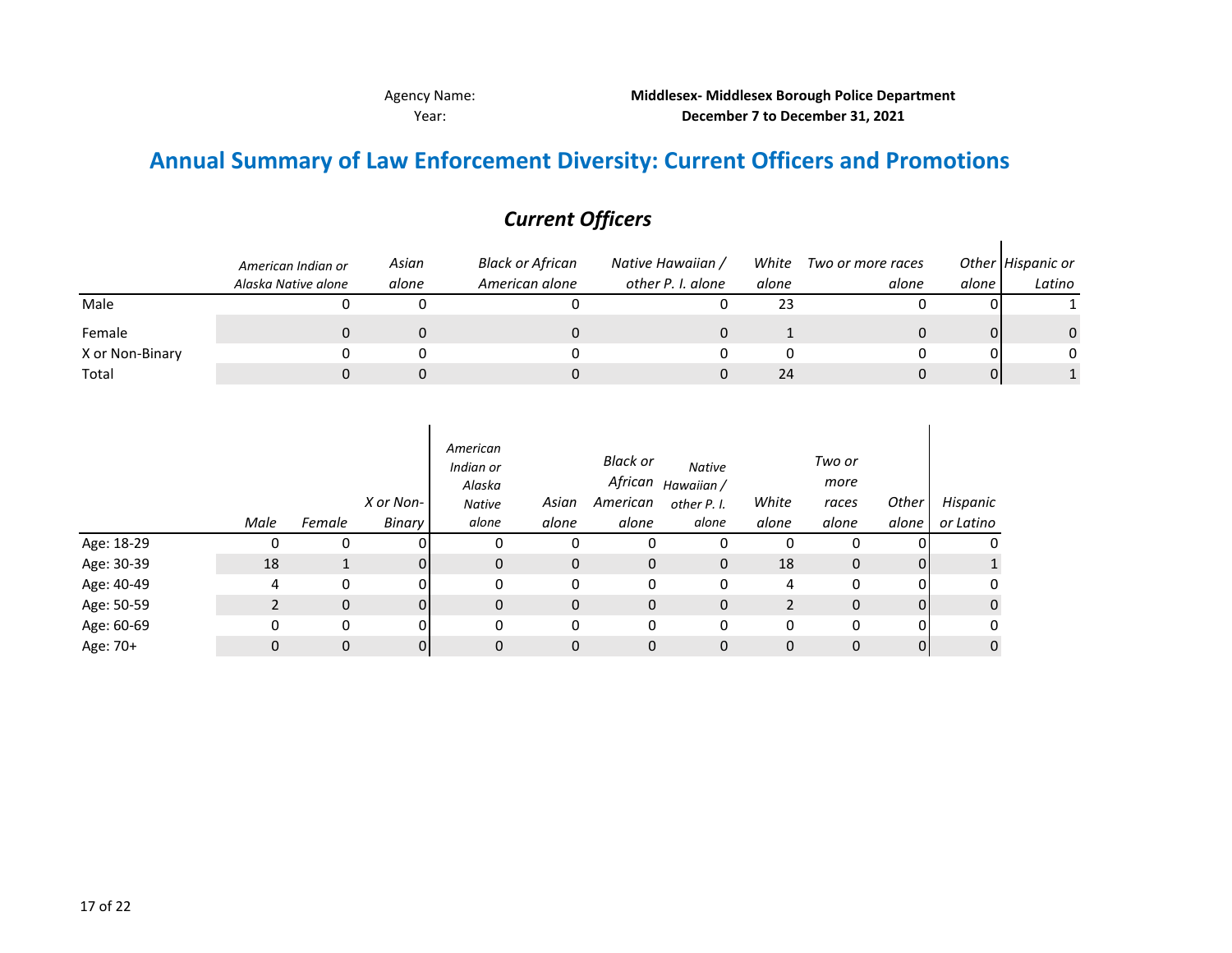## *Officers Eligible for Promotion*

|                 | American Indian or<br>Alaska Native alone | Asian<br>alone | Black or African<br>American alone | Native Hawaiian /<br>other P. I. alone | White<br>alone | Two or more races<br>alone | alone l | Other Hispanic or<br>Latino |
|-----------------|-------------------------------------------|----------------|------------------------------------|----------------------------------------|----------------|----------------------------|---------|-----------------------------|
| Male            |                                           |                |                                    |                                        | 16             |                            |         |                             |
| Female          |                                           |                |                                    |                                        |                |                            |         |                             |
| X or Non-Binary |                                           |                |                                    |                                        |                |                            |         |                             |
| Total           |                                           |                |                                    |                                        |                |                            |         |                             |

|            | Male | Female | X or Non-<br>Binary | American<br>Indian or<br>Alaska<br><b>Native</b><br>alone | Asian<br>alone | Black or<br>African<br>American<br>alone | <b>Native</b><br>Hawaiian /<br>other P. I.<br>alone | White<br>alone | Two or<br>more<br>races<br>alone | Other<br>alone | Hispanic<br>or Latino |
|------------|------|--------|---------------------|-----------------------------------------------------------|----------------|------------------------------------------|-----------------------------------------------------|----------------|----------------------------------|----------------|-----------------------|
| Age: 18-29 | 0    | 0      |                     | 0                                                         | 0              | 0                                        | 0                                                   | 0              | 0                                |                | 0                     |
| Age: 30-39 | 11   |        | 0                   | $\mathbf{0}$                                              | $\mathbf{0}$   | 0                                        | $\mathbf 0$                                         | 12             | 0                                | 0              | $\mathsf 0$           |
| Age: 40-49 | 4    | 0      |                     | 0                                                         | 0              | 0                                        | 0                                                   | 4              | 0                                |                | 0                     |
| Age: 50-59 |      | 0      | ΩI                  | 0                                                         | $\mathbf 0$    | 0                                        | 0                                                   |                | 0                                | $\Omega$       | $\mathbf 0$           |
| Age: 60-69 | 0    | 0      |                     | 0                                                         | $\mathbf 0$    | 0                                        | 0                                                   | 0              | 0                                |                | 0                     |
| Age: 70+   | 0    | 0      |                     | 0                                                         | 0              | $\mathbf 0$                              | 0                                                   | 0              | 0                                |                | $\mathbf 0$           |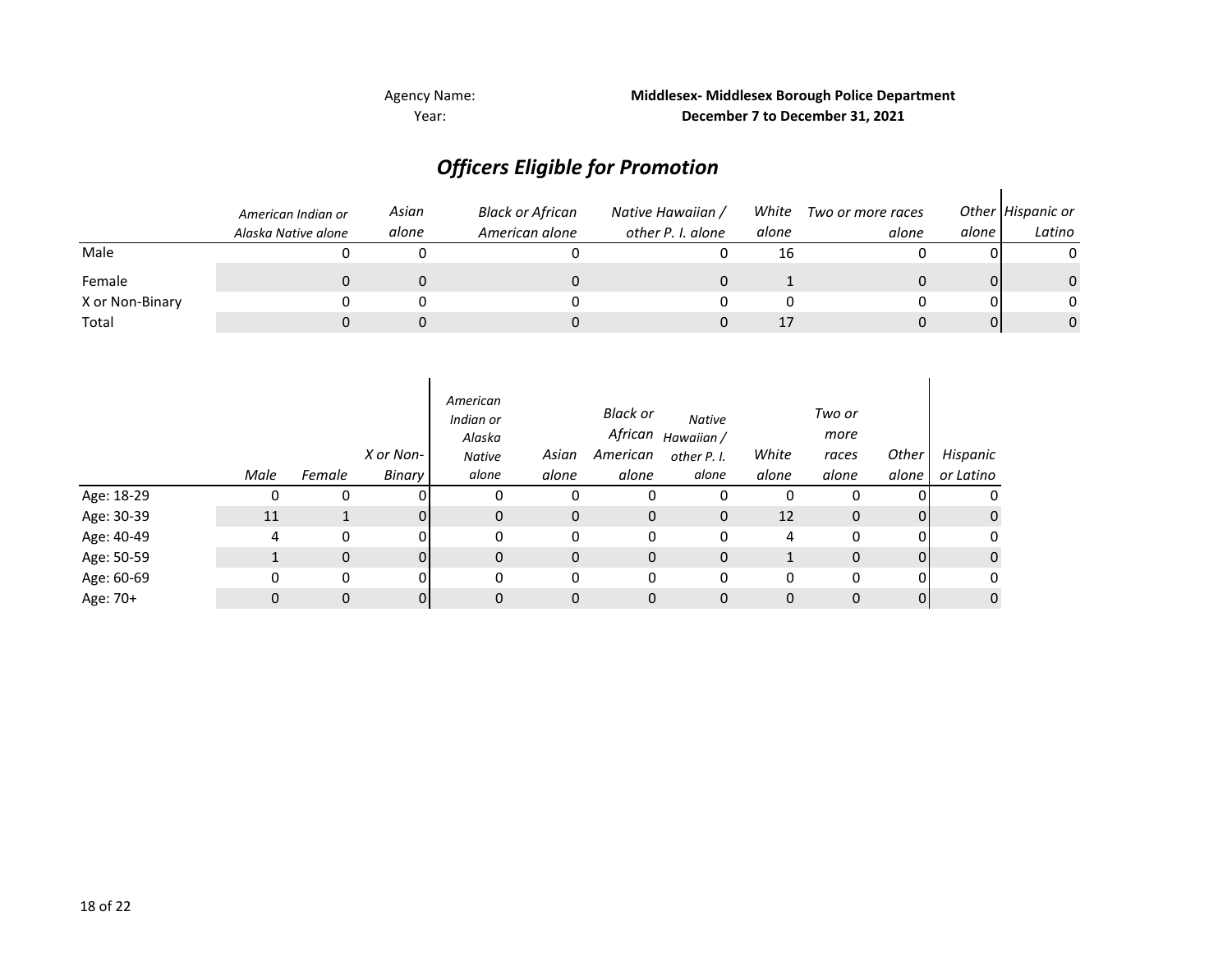Year: **December 7 to December 31, 2021** Agency Name: **Middlesex- Middlesex Borough Police Department**

## *Officers who Applied for a Promotion*

|                 | American Indian or<br>Alaska Native alone | Asian<br>alone | <b>Black or African</b><br>American alone | Native Hawaiian /<br>other P. I. alone | White<br>alone | Two or more races<br>alone | alone | Other Hispanic or<br>Latino |
|-----------------|-------------------------------------------|----------------|-------------------------------------------|----------------------------------------|----------------|----------------------------|-------|-----------------------------|
| Male            |                                           |                |                                           |                                        |                |                            |       |                             |
| Female          |                                           |                |                                           |                                        |                |                            |       | 0                           |
| X or Non-Binary |                                           |                |                                           |                                        |                |                            |       | <sup>n</sup>                |
| Total           |                                           |                |                                           |                                        |                |                            |       | 0                           |

|            |      |              | X or Non- | American<br>Indian or<br>Alaska<br><b>Native</b> | Asian | Black or<br>African<br>American | <b>Native</b><br>Hawaiian /<br>other P. I. | White | Two or<br>more<br>races | Other | Hispanic     |
|------------|------|--------------|-----------|--------------------------------------------------|-------|---------------------------------|--------------------------------------------|-------|-------------------------|-------|--------------|
|            | Male | Female       | Binary    | alone                                            | alone | alone                           | alone                                      | alone | alone                   | alone | or Latino    |
| Age: 18-29 |      | 0            |           |                                                  | 0     | 0                               | 0                                          |       | 0                       |       | 0            |
| Age: 30-39 | 0    | 0            | ΩI        | 0                                                | 0     | 0                               | 0                                          | 0     | $\mathbf{0}$            | 0     | $\mathbf{0}$ |
| Age: 40-49 | 0    | $\mathbf{0}$ | nι        | 0                                                | 0     | 0                               | 0                                          | 0     | 0                       | 0     | 0            |
| Age: 50-59 | 0    | 0            | ΩI        | 0                                                | 0     | 0                               | 0                                          | 0     | $\mathbf{0}$            | 0     | $\mathbf{0}$ |
| Age: 60-69 | 0    | 0            | nι        | 0                                                | 0     | 0                               | 0                                          | 0     | 0                       | 0     | 0            |
| Age: 70+   |      | 0            | 01        |                                                  | 0     | 0                               | 0                                          | 0     | 0                       | 0     | $\mathbf{0}$ |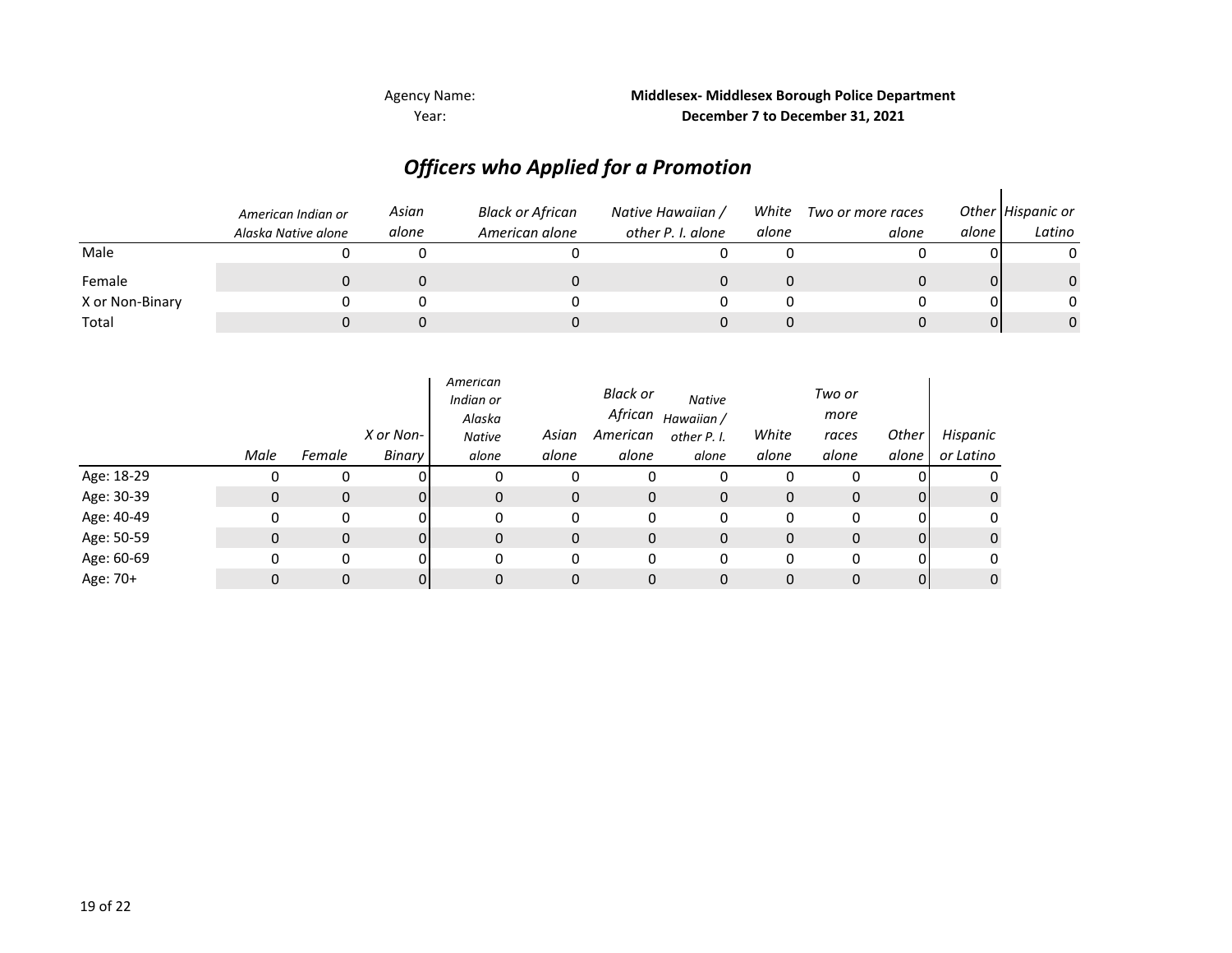## Agency Name:

## Year: **December 7 to December 31, 2021 Middlesex- Middlesex Borough Police Department**

## *Officers Promoted*

|                 | American Indian or<br>Alaska Native alone | Asian<br>alone | <b>Black or African</b><br>American alone | Native Hawaiian /<br>other P. I. alone | White<br>alone | Two or more races<br>alone | alone | Other Hispanic or<br>Latino |
|-----------------|-------------------------------------------|----------------|-------------------------------------------|----------------------------------------|----------------|----------------------------|-------|-----------------------------|
| Male            |                                           |                |                                           |                                        |                |                            |       |                             |
| Female          |                                           |                |                                           |                                        |                |                            |       |                             |
| X or Non-Binary |                                           |                |                                           |                                        |                |                            |       | 0                           |
| Total           |                                           |                |                                           |                                        |                |                            |       |                             |

|            | Male | Female       | X or Non-<br>Binary | American<br>Indian or<br>Alaska<br><b>Native</b><br>alone | Asian<br>alone | Black or<br>African<br>American<br>alone | <b>Native</b><br>Hawaiian /<br>other P. I.<br>alone | White<br>alone | Two or<br>more<br>races<br>alone | Other<br>alone | Hispanic<br>or Latino |
|------------|------|--------------|---------------------|-----------------------------------------------------------|----------------|------------------------------------------|-----------------------------------------------------|----------------|----------------------------------|----------------|-----------------------|
| Age: 18-29 |      | 0            |                     | 0                                                         | 0              | 0                                        | 0                                                   | 0              | $\Omega$                         |                | 0                     |
| Age: 30-39 | 0    | $\mathbf{0}$ |                     | $\mathbf{0}$                                              | $\mathbf{0}$   | $\mathbf 0$                              | 0                                                   | $\mathbf 0$    | $\mathbf{0}$                     | 0              | 0                     |
| Age: 40-49 | 0    | 0            | ΩI                  | 0                                                         | 0              | 0                                        | 0                                                   | 0              | 0                                | 0              | 0                     |
| Age: 50-59 | 0    | $\mathbf{0}$ |                     | $\mathbf{0}$                                              | $\mathbf{0}$   | 0                                        | 0                                                   | $\mathbf 0$    | $\mathbf{0}$                     | 0              | $\mathbf 0$           |
| Age: 60-69 | 0    | 0            |                     | 0                                                         | 0              | 0                                        | 0                                                   | 0              | 0                                | 0              | 0                     |
| Age: 70+   | 0    | 0            |                     | 0                                                         | 0              | 0                                        | 0                                                   | 0              | $\mathbf 0$                      | 0              | 0                     |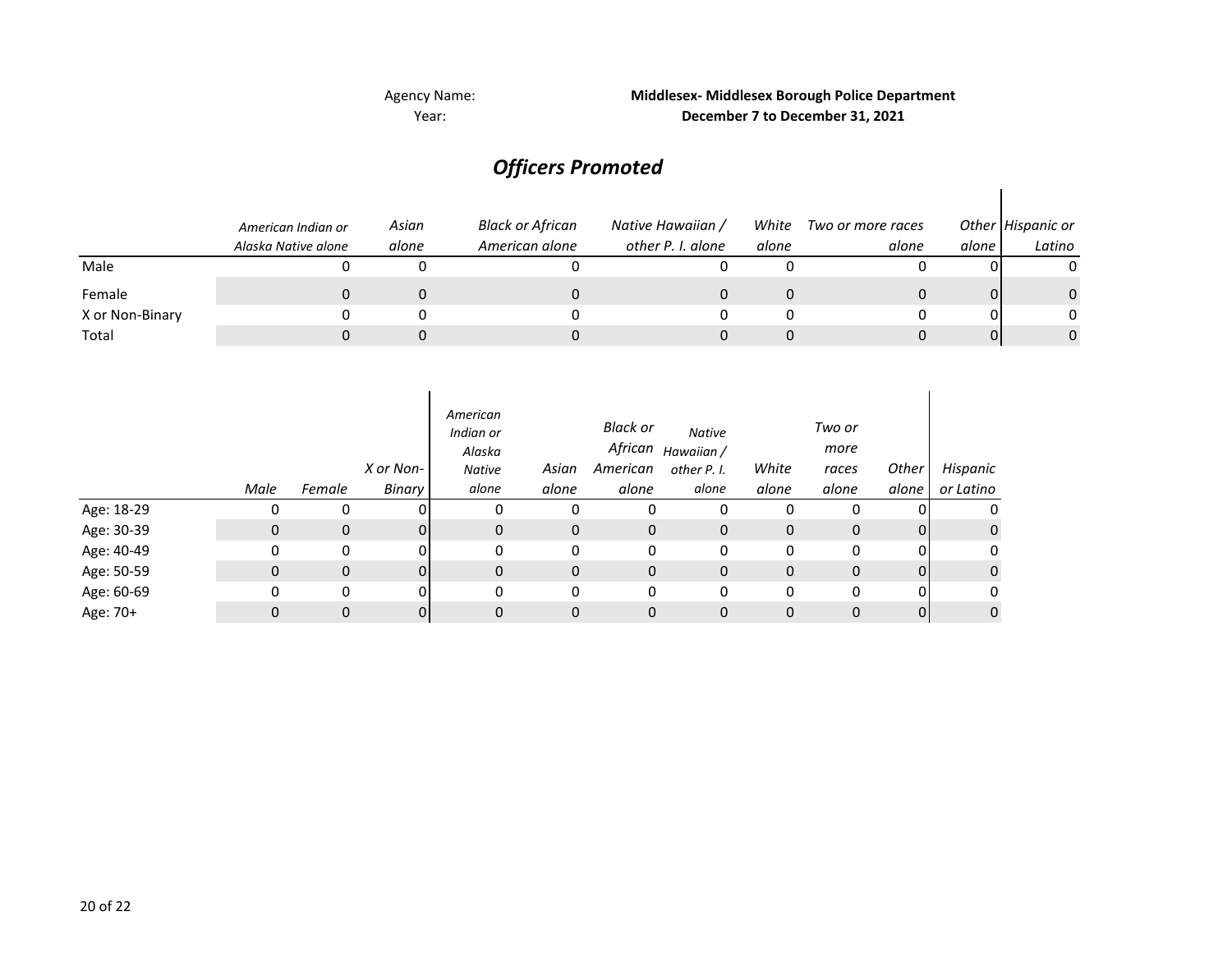## Agency Name: Year:

## **Middlesex- Middlesex Borough Police Department December 7 to December 31, 2021**

*Officers Promoted*

|                         | <b>Promoted to Sergeant</b><br>X or Non- |        |              |                | <b>Promoted to Lieutenant</b><br>X or Non- |              |        |          | <b>Promoted to Captain</b><br>X or Non- |              |               |                |
|-------------------------|------------------------------------------|--------|--------------|----------------|--------------------------------------------|--------------|--------|----------|-----------------------------------------|--------------|---------------|----------------|
|                         |                                          |        |              |                |                                            |              |        |          |                                         |              |               |                |
|                         | Male                                     | Female | Binary       | Total          | Male                                       | Female       | Binary | Total    | Male                                    | Female       | <b>Binary</b> | Total          |
| American Indian or      |                                          |        |              |                |                                            |              |        |          |                                         |              |               |                |
| Alaska Native alone     | 0                                        |        | 0            | 0              | 0                                          | 0            | 0      |          | 0                                       | 0            | 0             |                |
| Asian alone             | 0                                        | 0      | $\mathbf 0$  | 01             | $\mathbf{0}$                               | 0            | 0      | $\Omega$ | $\mathbf{0}$                            | $\mathbf 0$  | 0             | $\overline{0}$ |
| <b>Black or African</b> |                                          |        |              |                |                                            |              |        |          |                                         |              |               |                |
| American alone          | 0                                        | 0      | 0            | 01             | 0                                          | 0            | 0      | 0        | 0                                       | 0            | 0             | 0              |
| Native Hawaiian /       |                                          |        |              |                |                                            |              |        |          |                                         |              |               |                |
| other P. I. alone       | 0                                        | 0      | $\mathbf{0}$ | Οl             | $\mathbf{0}$                               | $\mathbf 0$  | 0      | 0        | $\mathbf{0}$                            | $\mathbf 0$  | $\mathbf 0$   | 0              |
| White alone             | 0                                        | 0      | 0            | ΩI             | 0                                          | 0            | 0      | 0        | 0                                       | $\mathbf{0}$ | 0             | 01             |
| Two or more races       |                                          |        |              |                |                                            |              |        |          |                                         |              |               |                |
| alone                   | $\mathbf 0$                              | 0      | $\mathbf{0}$ | $\overline{0}$ | $\mathbf{0}$                               | $\mathbf{0}$ | 0      | 0        | $\mathbf{0}$                            | $\mathbf 0$  | $\mathbf 0$   | 0              |
| Other alone             | 0                                        | 0      | 0            |                | 0                                          | 0            | 0      |          | 0                                       | 0            | 0             |                |
| Hispanic or Latino      | $\mathbf 0$                              | 0      | $\Omega$     | $\overline{0}$ | 0                                          | $\mathbf 0$  | 0      | 0        | 0                                       | $\Omega$     | 0             | 0              |